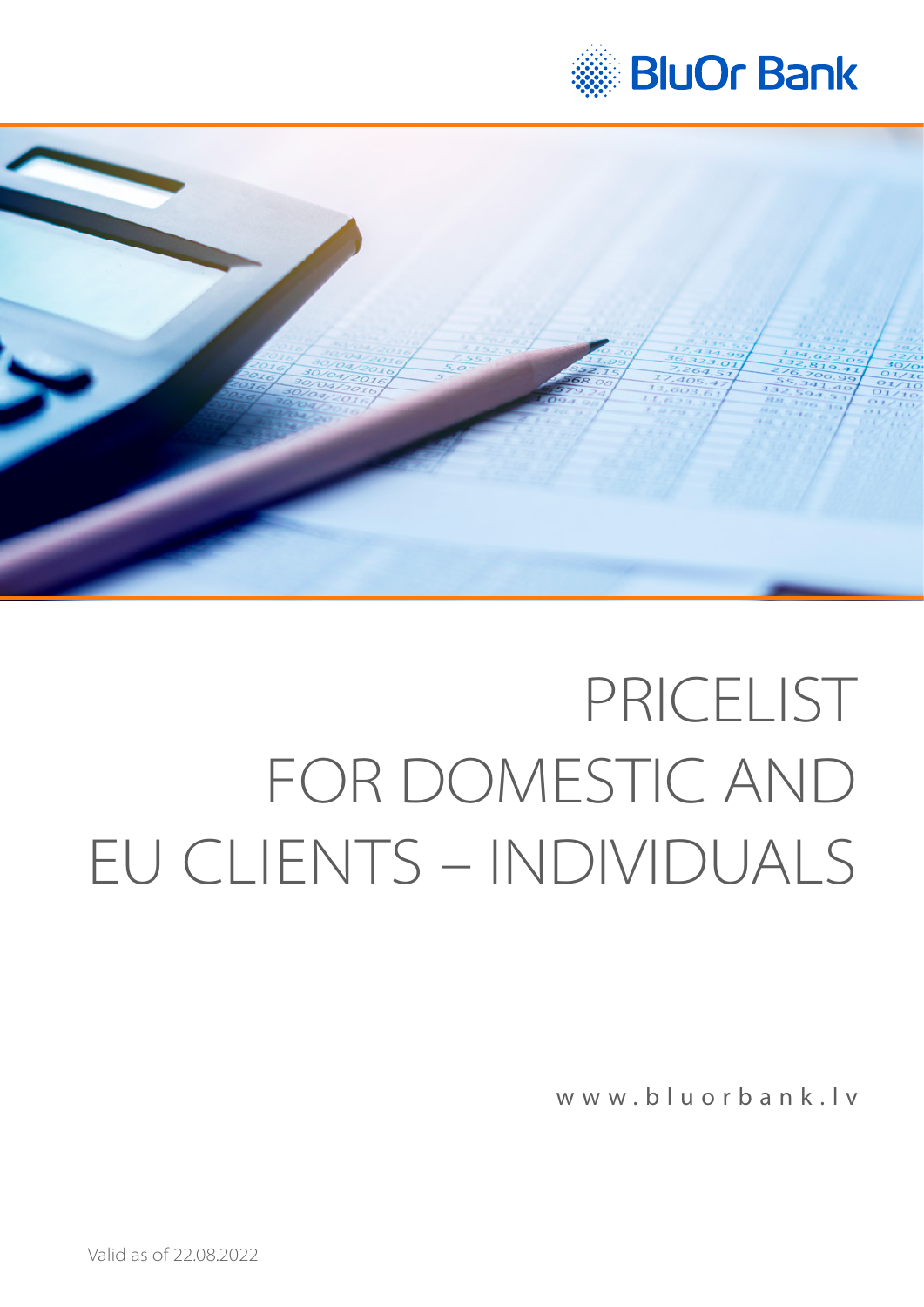

| <b>CONTENTS</b>                                  |    |
|--------------------------------------------------|----|
| SETTLEMENT AND CASH SERVICES                     | 3  |
| <b>TRANSFERS</b>                                 | 5  |
| REMOTE SERVICING                                 | 7  |
| PAYMENT CARDS                                    | 8  |
| FINANCIAL AND EQUITY MARKETS OPERATIONS          | 10 |
| ASSET MANAGEMENT                                 | 13 |
| <b>DEPOSITS</b>                                  | 14 |
| <b>OTHER SERVICES</b>                            | 15 |
| PRODUCTS AND SERVICES THAT ARE NO LONGER OFFERED | 17 |

\* *In the standard Pricelist, an individual is regarded as a Client of the European Union (EU), if he/she is the citizen or resident of a Member State of the European Union, the European Economic Area, the Swiss Confederation (a person with a permanent residence in a Member State of the European Union, the European Economic Area State, the Swiss Confederation, or the United Kingdom of Great Britain and Northern Ireland).*

| Valid as of 22.08.2022                                                                                         | <b>CONTENTS</b>                                           | Page 2 of 18                             |
|----------------------------------------------------------------------------------------------------------------|-----------------------------------------------------------|------------------------------------------|
| BluOr Bank AS   6 Smilshu street. Riga. LV-1050. Latvia<br>WhatsApp: +371 26 552 244<br>Phone: +371 67 031 333 | Registration No. 40003551060<br>E-mail: info@bluorbank.lv | SWIFT code: CBBRLV22<br>www.bluorbank.lv |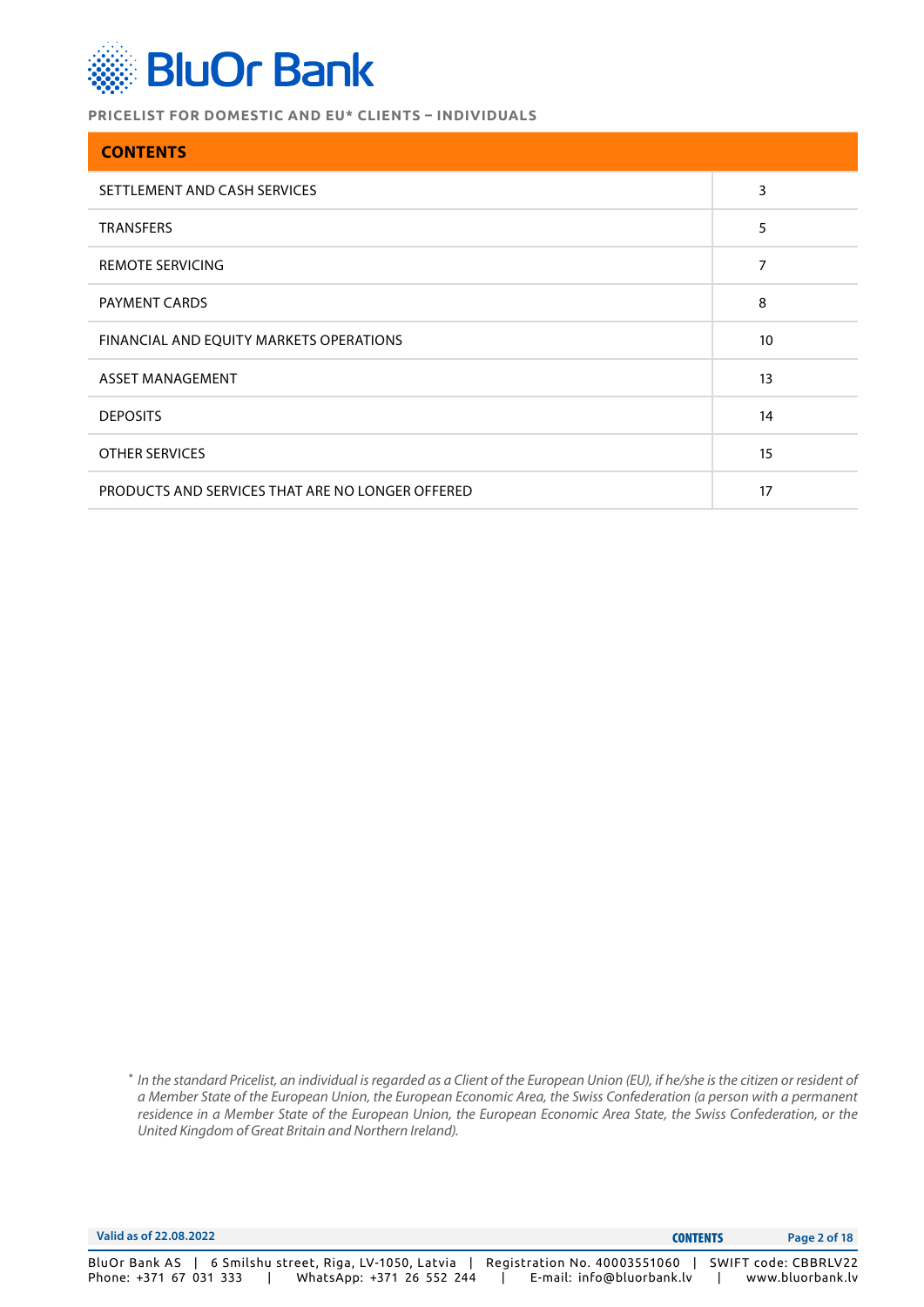<span id="page-2-0"></span>

|      | <b>SETTLEMENT AND CASH SERVICES</b>                                                                           |                                                                                  |              |                                       |
|------|---------------------------------------------------------------------------------------------------------------|----------------------------------------------------------------------------------|--------------|---------------------------------------|
| 1.   | <b>Current Account with BluOr Bank AS, hereinafter referred to as the Bank:</b>                               |                                                                                  |              |                                       |
| 1.1. | Document review for Current account opening/reopening (opening may take up to 10 bank days) <sup>1</sup> :    |                                                                                  |              |                                       |
|      | • For management and owners of business clients <sup>2</sup>                                                  |                                                                                  |              | Free of charge                        |
|      | For Domestic and EU Clients with the connection of Blue KEY                                                   |                                                                                  |              | <b>EUR 50.00</b>                      |
|      | Additional fee for processing of documents at the Customer Service Centre without the presence of the Client: |                                                                                  |              |                                       |
|      | • Domestic Clients (with remote identification)                                                               |                                                                                  |              | Free of charge                        |
|      | • On the basis of a power of attorney                                                                         |                                                                                  |              | <b>EUR 5.00</b>                       |
|      |                                                                                                               | • For Domestic and EU Clients with documents prepared outside Latvia             |              | <b>EUR 50.00</b>                      |
| 1.2. | Opening a sub-account                                                                                         |                                                                                  |              | <b>EUR 5.00</b>                       |
| 1.3. | Current Account (sub-account) maintenance (per month) <sup>3</sup>                                            |                                                                                  |              |                                       |
|      | • For management and owners of business clients <sup>2</sup>                                                  |                                                                                  |              | Free of charge                        |
|      | • For domestic Clients                                                                                        |                                                                                  |              | <b>EUR 5.00</b>                       |
|      | • For EU Clients                                                                                              |                                                                                  |              | <b>EUR 10.00</b>                      |
| 1.4. | Inactive Current Account maintenance fee (per month)                                                          |                                                                                  |              | Free of charge                        |
| 1.5. | Closing a Current Account <sup>4</sup>                                                                        |                                                                                  |              | <b>EUR 10.00</b>                      |
| 1.6. | SMS notification about account transactions (per message):                                                    |                                                                                  |              |                                       |
|      | • For domestic Clients                                                                                        |                                                                                  |              | EUR 0.10                              |
|      | • For EU Clients                                                                                              |                                                                                  |              | <b>EUR 0.50</b>                       |
| 2.   | Cash services <sup>5</sup>                                                                                    |                                                                                  |              |                                       |
| 2.1. | Cash deposits (foreign coins not accepted):                                                                   |                                                                                  |              |                                       |
|      | $\cdot$ EUR                                                                                                   |                                                                                  |              | 0.50% (min EUR 5.00)                  |
|      | • USD                                                                                                         |                                                                                  |              | 0.80% (min EUR 10.00)                 |
|      | • AUD, CAD, CHF, DKK, GBP, NOK, SEK                                                                           |                                                                                  |              | 2.00% (min EUR 10.00)                 |
| 2.2. | Cash withdrawal from an account <sup>6</sup> :                                                                |                                                                                  |              |                                       |
|      | $\cdot$ EUR, USD <sup>7</sup><br>2.00% (min EUR 10.00)                                                        |                                                                                  |              |                                       |
|      | • Other currencies (on request) <sup>8</sup>                                                                  |                                                                                  |              | 2.00% (min EUR 10.00)                 |
|      |                                                                                                               | • Cash withdrawal from a Deposit account, if the deposit amount was paid in cash |              | Free of charge                        |
| 2.3. | Exchange of banknotes and coins <sup>9</sup>                                                                  |                                                                                  |              | 1.00%<br>(min EUR 5.00)               |
| 2.4. | Banknote checking (per banknote)                                                                              |                                                                                  |              | <b>EUR 1.00</b>                       |
| 2.5. | Currency exchange (in cash):                                                                                  |                                                                                  |              |                                       |
|      | • Clients of BluOr                                                                                            |                                                                                  |              | <b>EUR 5.00</b>                       |
|      | Parties other than Clients of BluOr                                                                           |                                                                                  |              | <b>EUR 10.00</b>                      |
| 3.   | <b>Transactions with physical gold</b>                                                                        |                                                                                  |              |                                       |
| 3.1. | Sale/purchase of physical gold <sup>10</sup>                                                                  |                                                                                  |              | As agreed (minimum<br>$amount - 5 kg$ |
| 3.2. | Gold storage and insurance (per month)                                                                        |                                                                                  |              | EUR 20.00 / kg                        |
| 4.   | Individual safe deposit boxes <sup>11</sup>                                                                   |                                                                                  |              |                                       |
| 4.1. | Rental:                                                                                                       | 12 months                                                                        | 24 months    |                                       |
|      | S (50x480x310)                                                                                                | EUR 393.00                                                                       | EUR 721.00   |                                       |
|      | M (75x480x310)                                                                                                | EUR 458.00                                                                       | EUR 852.00   |                                       |
|      | L (300x480x310)                                                                                               | EUR 650.00                                                                       | EUR 1,200.00 |                                       |
| 4.2. | Issuing a new key (in case of loss, damage or theft)                                                          |                                                                                  |              | EUR 150.00                            |
| 4.3. | Storing the contents of the safe deposit box after opening (per month)                                        |                                                                                  |              | EUR 60.00                             |
| 4.4. | Storing a key at the Bank (per month)                                                                         |                                                                                  |              | <b>EUR 5.00</b>                       |

| Valid as of 22.08.2022                                                                                        | <b>CONTENTS</b>           | Page 3 of 18     |
|---------------------------------------------------------------------------------------------------------------|---------------------------|------------------|
| BluOr Bank AS   6 Smilshu street, Riga, LV-1050, Latvia   Registration No. 40003551060   SWIFT code: CBBRLV22 |                           |                  |
| Phone: +371 67 031 333<br>WhatsApp: +371 26 552 244                                                           | E-mail: info@bluorbank.lv | www.bluorbank.lv |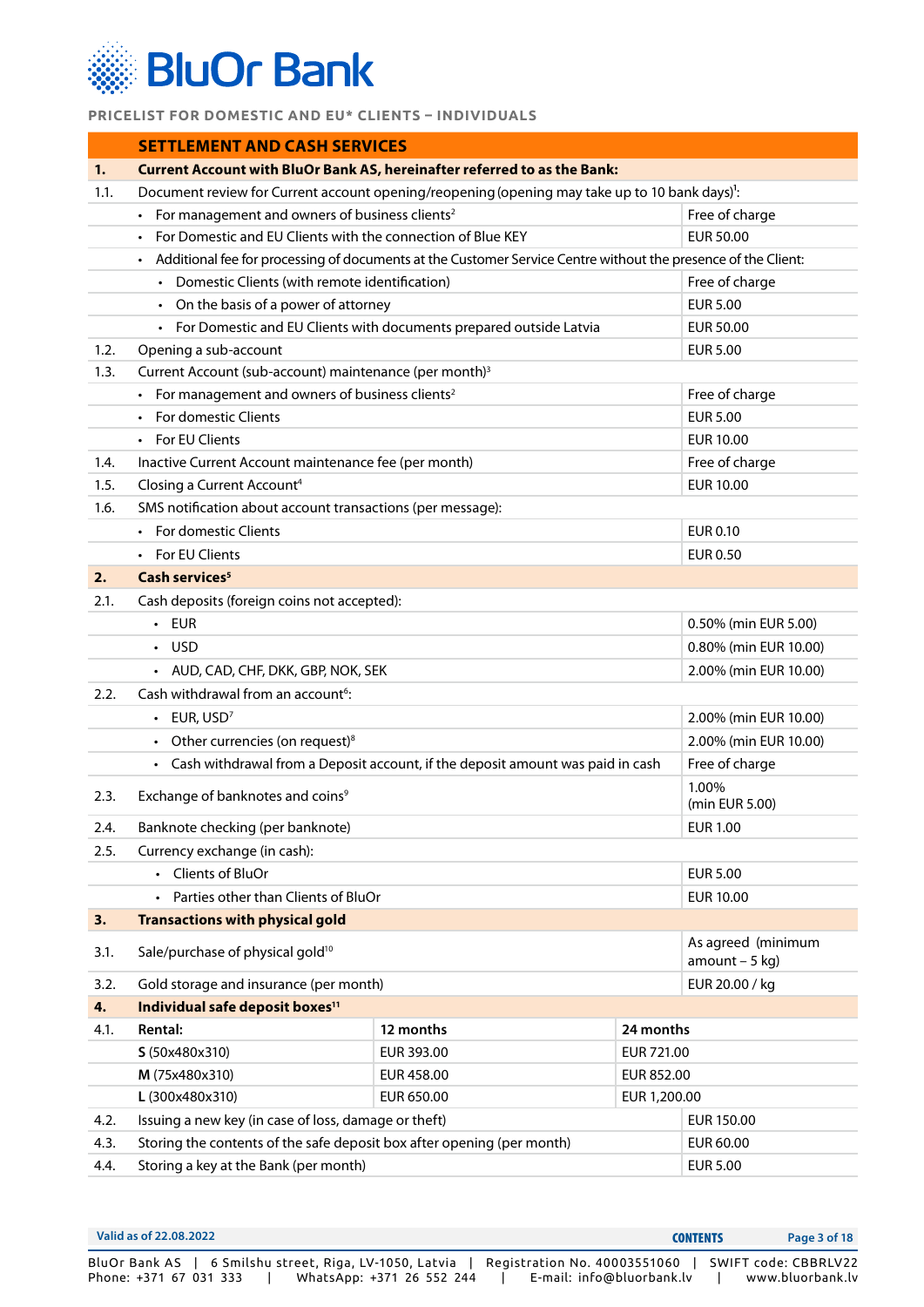

<sup>1</sup> An additional charge of EUR 200.00 applies for expedited document review (First Priority - up to 5 bank working days) An additional charge of EUR 100.00 applies for document review for opening Current Accounts for Clients with a feature of politically exposed person

An additional charge of EUR 150.00 applies for first document verification for Clients who hold a personal ID issued outside the EU.

An additional charge of up to EUR 250.00 applies for document review for opening Current or Temporary Accounts for Clients related with countries subject to international sectoral sanctions.

An additional charge of EUR 150.00 applies for first document verification for Clients who hold a personal ID issued outside the EU.

Some exceptions may apply depending on the Client's profile – please enquire with the Bank.

The charge is not refundable if the Bank declines account opening.

- 2 Management, owner – an individual who is a resident of the Republic of Latvia or of a member state of the European Union, who according to the Register of Enterprises of the Republic of Latvia is the owner, authorized person (member of the board or council, procurator) of an existing business client (a legal entity registered in the Republic of Latvia) of the Bank. Mentioned comission fees are apllied to the Clients opened after 22.06.2022.
- <sup>3</sup> If the Client is with a feature of politically exposed person an additional charge of EUR 20.00 applies to the standard Current Account service fee. An additional charge of EUR 25.00 to the standard Current Account service fee applies for Clients who hold a personal ID issued outside the EU.

Depending on the Client's profile, risk level, and the banking products used, an increased Fee of up to EUR 250.00 per month may be applied instead of the standard Current Account service Fee.

4 \* If business relationship is terminated pursuant to the General Terms of Business, on the date of the termination of the business relationship the Bank shall convert all the funds available in the Client's accounts into Euro (EUR) based on the Currency List at the rate established by the Bank as at the time of the exchange operation.

\*\* A (monthly) fee of EUR 50.00 is charged for the storage of funds in the Current Account after the termination of the business relationship with the Client. Where the business relationship has been terminated pursuant to the General Terms of Business, the fee is applicable from the sixth working day following the date of notification of the Client though the Internet Bank or the date of termination of the business relationship.

- <sup>5</sup> The Bank reserves the right to honour or to decline the Client's request in cash operations.
- 6 If previously ordered cash is not withdrawed by the Client, an additional charge applies at 0.10% of the cash amount. An additional charge applies at 1,00% of the cash amount exceeding EUR 10 000.00 or USD 10 000.00 for cash withdrawal without previous cash order.
- $^7$  The previous order should be filled out at least one Bank working day (up to 2:00pm) before cash withdrawal of amounts exceeding the EUR 10,000.00 or USD 10,000.00 per day. A fee of EUR 25 is charged for cash withdrawal from a blocked account.
- $\rm ^8$  The previous order should be filled out at least two Bank working days (up to 2:00pm) before cash withdrawal of amounts exceeding the equivalent of EUR 10,000.00. Bank doesn't work with foreign coins.

9 There is available exchange of EUR banknotes and coins. Exchange of foreign banknotes is subject to availability of banknotes.

<sup>10</sup> To request a smaller amount, please contact our Financial Market Department or your Client Relationship manager.

11 VAT included.

| Valid as of 22.08.2022 |                           | <b>CONTENTS</b>                                                                                               | Page 4 of 18     |
|------------------------|---------------------------|---------------------------------------------------------------------------------------------------------------|------------------|
|                        |                           | BluOr Bank AS   6 Smilshu street, Riga, LV-1050, Latvia   Registration No. 40003551060   SWIFT code: CBBRLV22 |                  |
| Phone: +371 67 031 333 | WhatsApp: +371 26 552 244 | E-mail: info@bluorbank.lv                                                                                     | www.bluorbank.lv |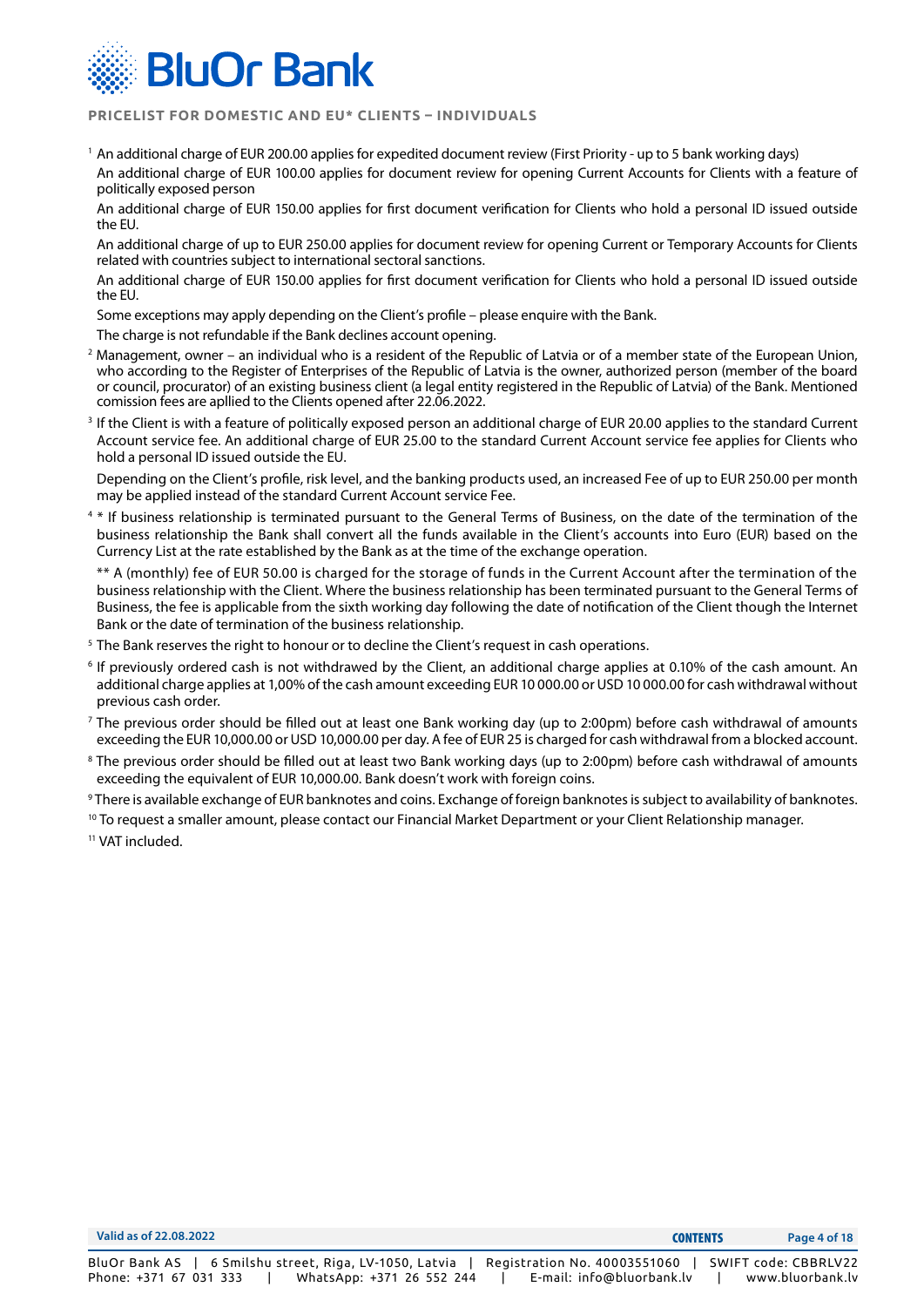<span id="page-4-0"></span>

|      | <b>TRANSFERS1</b>                                              |                   |
|------|----------------------------------------------------------------|-------------------|
| 1.   | Crediting of funds to the account <sup>2</sup>                 | Free of charge    |
| 2.   | Intrabank transfers                                            | Free of charge    |
| 3.   | <b>Transfers in EUR<sup>3</sup>:</b>                           |                   |
| 3.1. | European Economic Area member-states (EEA <sup>4</sup> ) (SHA) |                   |
|      | • Urgent $D^5$ (by 03:45pm):                                   |                   |
|      | $\cdot$ Up to EUR 50,000.00                                    | EUR 0.40          |
|      | • Over EUR 50,000.00                                           | <b>EUR 2.00</b>   |
|      | Express $D^6$ (by 05:00pm)<br>$\bullet$                        | EUR 15.00         |
| 3.2. | Outside the EEA <sup>7</sup> :                                 |                   |
|      |                                                                | <b>SHA or OUR</b> |

|      |                                                                                                |                  | <b>SHA Or OUR</b> |                  |                        |
|------|------------------------------------------------------------------------------------------------|------------------|-------------------|------------------|------------------------|
|      | Time of execution <sup>8</sup>                                                                 | <b>BEN</b>       | Up to EUR 50,000  |                  | <b>Over EUR 50,000</b> |
|      |                                                                                                |                  | <b>SHA</b>        | <b>OUR</b>       |                        |
|      | Urgent D (by 02:00pm)                                                                          | <b>EUR 5.00</b>  | EUR 25.00         | EUR 50.00        | EUR 70.00              |
|      | Express D (by 03:00pm)<br>executed within 1 hour                                               | <b>EUR 10.00</b> | EUR 40.00         | EUR 60.00        | EUR 80.00              |
| 4.   | Transfers in foreign currencies <sup>3,7</sup> :                                               |                  |                   |                  |                        |
| 4.1. | USD:                                                                                           |                  |                   |                  |                        |
|      | Time of execution <sup>8</sup>                                                                 | <b>BEN</b>       |                   |                  | <b>SHA or OUR</b>      |
|      | Standard D+1 (by 06:00pm)                                                                      | <b>EUR 15.00</b> |                   | <b>EUR 25.00</b> |                        |
|      | Urgent D (by 01:00pm)                                                                          | EUR 30.00        |                   | EUR 60.00        |                        |
| 4.2. | Other freely convertible currencies <sup>9</sup> :                                             |                  |                   |                  |                        |
|      | Time of execution <sup>8</sup>                                                                 | <b>BEN</b>       |                   |                  | <b>SHA or OUR</b>      |
|      | Standard D+2                                                                                   | EUR 20.00        |                   |                  | EUR 35.00              |
|      | Urgent D+1                                                                                     | EUR 30.00        |                   | <b>EUR 55.00</b> |                        |
| 5.   | Correction/investigation/cancellation of a payment order <sup>10</sup>                         |                  |                   | EUR 50.00        |                        |
| 6.   | Investigation of an unremitted amount <sup>10</sup>                                            |                  |                   | EUR 30.00        |                        |
| 7.   | Fee for accepting payment orders on the premises of the Bank                                   |                  |                   | <b>EUR 15.00</b> |                        |
| 8.   | Repayment of funds remitted to the Client's account with the Bank upon the Client's<br>request |                  |                   |                  | <b>EUR 20.00</b>       |

<sup>1</sup> The standard limit on Internet Bank transfers is EUR 15,000.00 (or equivalent) per day.

Commission types:

**SHA** – commission fee is paid by the Client (sender) (separately from the transfer amount), but the recipient's account is credited by the payment amount minus commission fees of the correspondent bank and intermediary banks. In case of SHA, recipient bank ensures delivery of full amount of EEA payment into recipient's account, excepting when recipient bank has agreed with the recipient that a commission may withheld from the incoming amount.

**OUR** – banks' commission fee is paid by the Client (sender). Bank withholds commission fees of the Bank and correspondent bank at the moment of payment from the Client's account (separately from the transfer amount). If the recipient bank or intermediary mediator bank requests the Bank to pay its commission fee, then the Bank shall withholds it from the Client's account under the acceptance-free procedure. The Client undertakes to pay all costs related to payment.

**BEN** - Banks' commission fee is paid by the recipient.

| Valid as of 22.08.2022                                                                                         | <b>CONTENTS</b>                                           | Page 5 of 18                             |
|----------------------------------------------------------------------------------------------------------------|-----------------------------------------------------------|------------------------------------------|
| BluOr Bank AS   6 Smilshu street, Riga, LV-1050, Latvia<br>WhatsApp: +371 26 552 244<br>Phone: +371 67 031 333 | Registration No. 40003551060<br>E-mail: info@bluorbank.lv | SWIFT code: CBBRLV22<br>www.bluorbank.lv |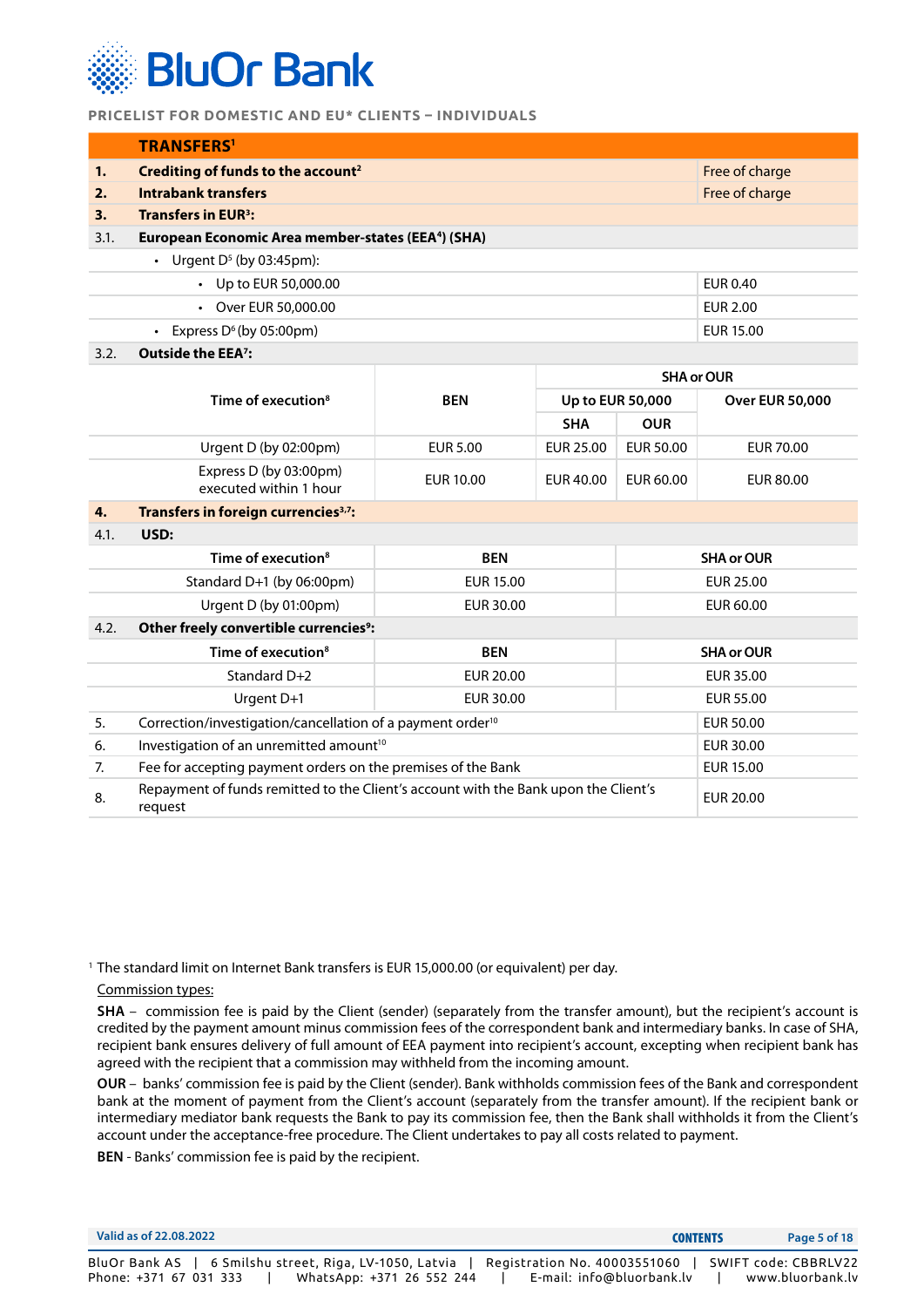

- 2 An additional charge will apply for each transfer from credit institutions of countries subject to international sectoral sanctions: 0.15% of the payment amount (max EUR 270.00).
- <sup>3</sup> Depending on the specifics of a Client's business operations, and when business relationship is terminated in accordance with the General Terms of Business, an additional charge of 0.25% of the amount applies for each transfer (min EUR 500.00, max EUR 2,000.00).
- <sup>4</sup> Member-states of the EEA: Iceland, Liechtenstein, Norway and 27 EU member-states: Austria, Belgium, Bulgaria, Croatia, Cyprus, Czech, Denmark, Estonia, Finland, France, Hungary, Germany, Greece, Ireland, Italy, Latvia, Lithuania, Luxembourg, Malta, Netherlands, Poland, Portugal, Romania, Slovakia, Slovenia, Spain, Sweden.

Currencies of the EEA: BGN, CZK, DKK, EUR, HRK, HUF, ISK, NOK, PLN, RON, SEK.

- $^5$  Urgent SEPA payments within EEA can be processed as Instant payment, if they meet the following criteria: payment amount is up to EUR 100,000.00, beneficiary bank is participant of instant payment system (the list of the banks-participants is available here: [www.europeanpaymentscouncil.eu/what-we-do/be-involved/register-participants](https://www.europeanpaymentscouncil.eu/what-we-do/be-involved/register-participants)), and there are no other obstacles for instant payment processing.
- 6 The payment may be accepted as EXPRESS payment if the payment cannot be executed as instant payment.
- 7 An additional charge will apply for each transfer from credit institutions of countries subject to international sectoral sanctions: 0,15% of the payment amount (min EUR 90.00, max EUR 270.00).
- $8$  D current value date:
- D+1 value date on the following Bank day;
- D+2 value date on the day after
- 9 Except RUB, BYN. For further information please contact the Bank.
- <sup>10</sup> Made in accordance with payment confirming documents provided by the Client. An additional charge of EUR 25.00 applies, if the request for a payment order correction/cancellation/investigation is received 2 months after the payment value date. An additional charge of EUR 50.00 applies, if the request for a payment order correction/cancellation/investigation is received at least 3 months after the payment value date.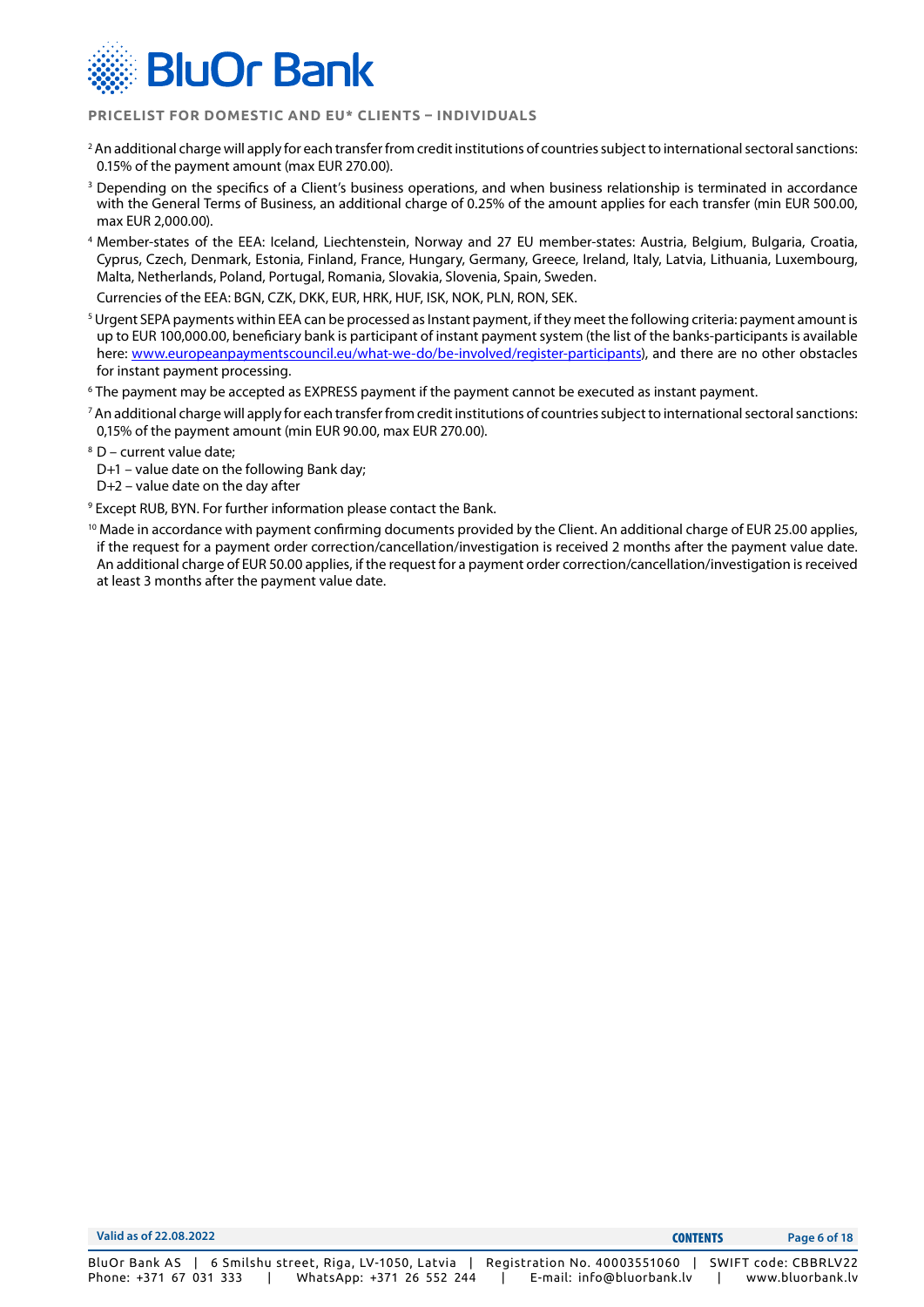<span id="page-6-0"></span>

|    | <b>REMOTE SERVICING</b>                                              |                  |
|----|----------------------------------------------------------------------|------------------|
| 1. | Connecting the Internet Bank service for one user                    | Free of charge   |
| 2. | Connecting or deleting each additional Internet Bank user (one-time) | Free of charge   |
| 3. | Monthly fee for using the Internet Bank:                             |                  |
|    | • Single user                                                        | Free of charge   |
|    | Each additional user<br>$\bullet$                                    | <b>EUR 5.00</b>  |
| 4. | Digipass token:                                                      |                  |
|    | <b>Issuing Digipass</b><br>$\bullet$                                 | EUR 30.00        |
|    | Restoring an initialisation password<br>$\bullet$                    | Free of charge   |
|    | Restoring a PIN<br>$\bullet$                                         | <b>EUR 5.00</b>  |
| 5. | Blue KEY <sup>1</sup> :                                              |                  |
|    | • Connection of Blue KEY                                             | EUR 25.00        |
| 6. | Changes in mobile phone number or e-mail address (Blue KEY)          | <b>EUR 10.00</b> |
| 7. | Delivery of the Digipass token to the Client                         |                  |
|    | In Latvia<br>$\bullet$                                               | Free of charge   |
|    | outside Latvia                                                       | <b>EUR 5.00</b>  |

<sup>1</sup> Limits are set for signing payment orders (including cash withdrawal orders) with the Blue KEY: one payment maximum limit – EUR 1,000,000.00 or an equivalent in another currency; daily payment limit – EUR 1,000,000.00 or an equivalent in another currency.

| Valid as of 22.08.2022                                  | <b>CONTENTS</b>                                      | Page 7 of 18     |
|---------------------------------------------------------|------------------------------------------------------|------------------|
| BluOr Bank AS   6 Smilshu street, Riga, LV-1050, Latvia | Registration No. 40003551060<br>SWIFT code: CBBRLV22 |                  |
| Phone: +371 67 031 333<br>WhatsApp: +371 26 552 244     | E-mail: info@bluorbank.lv                            | www.bluorbank.lv |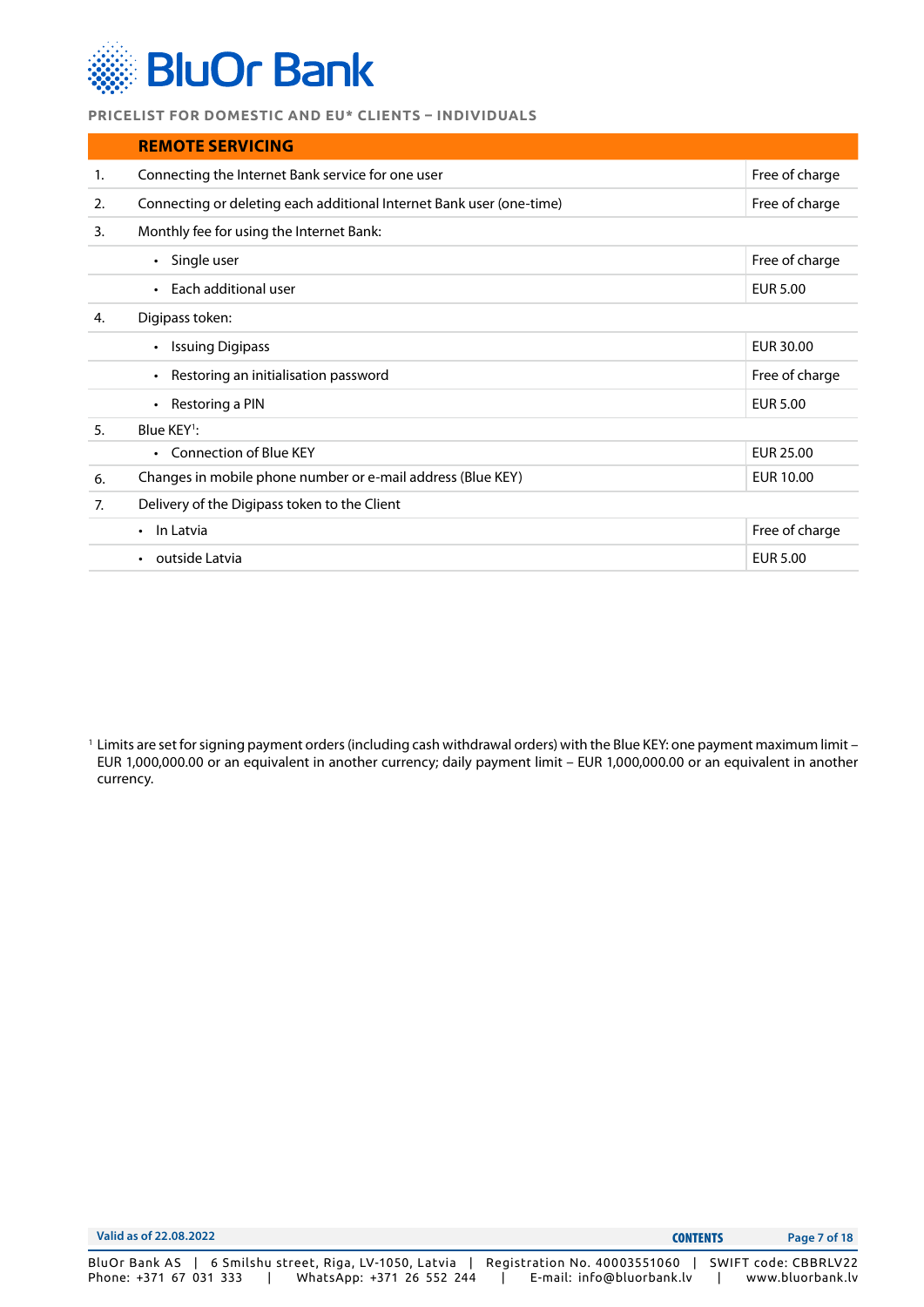<span id="page-7-0"></span>

|       | <b>PAYMENT CARDS</b>                                                                                                      |                                                                                                                       |                                    |  |
|-------|---------------------------------------------------------------------------------------------------------------------------|-----------------------------------------------------------------------------------------------------------------------|------------------------------------|--|
| 1.    | Payment cards <sup>1</sup>                                                                                                | <b>Mastercard Classic</b>                                                                                             | <b>Mastercard Gold<sup>2</sup></b> |  |
|       |                                                                                                                           | <b>EUR</b>                                                                                                            | <b>EUR</b>                         |  |
| 1.1.  | Issue / production of a new card                                                                                          | 5.00                                                                                                                  | 10.00                              |  |
| 1.2.  | Monthly fee for Card usage <sup>3</sup>                                                                                   | 3.00                                                                                                                  | 5.00                               |  |
| 1.3.  | Replacing or restoring the card                                                                                           | 10.00                                                                                                                 | 40.00                              |  |
| 1.4.  | Annual interest rate on the allowed standard credit limit<br>for domestic Clients and EU Clients without collateral       | 25.00%                                                                                                                |                                    |  |
| 1.5.  | Minimal payment (percentage of authorised standard<br>credit limit) until the 20 <sup>th</sup> day of the following month | 5.00%                                                                                                                 |                                    |  |
| 1.6.  | Annual interest on an exceedance of the authorised credit<br>limit                                                        | 60.00%                                                                                                                |                                    |  |
| 1.7.  | Charge for investigating an unjustified claim                                                                             | 20.00                                                                                                                 |                                    |  |
| 1.8.  | Cash withdrawal at BluOr Bank ATMs <sup>4</sup>                                                                           | Up to EUR 500.00 (inclusive) <sup>5</sup><br>per month - Free of charge /<br>over EUR 500.01 - 0.30% of the<br>amount | 2.00                               |  |
| 1.9.  | Cash withdrawal at ATMs of other banks <sup>4</sup>                                                                       | Up to EUR 500.00 (inclusive) <sup>5</sup><br>per month- Free of charge /<br>over EUR 500.01 - 2.00% (min<br>EUR 3.00) | 2.00%<br>$+4.00$                   |  |
| 1.10. | Review of account balance at BluOr ATMs                                                                                   | Free of charge                                                                                                        |                                    |  |
| 1.11. | Review of account balance at the ATMs of other banks                                                                      | 0.15                                                                                                                  |                                    |  |
| 1.12. | Account printout at any ATM                                                                                               |                                                                                                                       |                                    |  |
| 1.13. | Overview and printout on the last 10 card transactions<br>(MiniStatment) at an<br><b>BluOr Bank AS ATM</b>                | Free of charge                                                                                                        |                                    |  |
| 1.14. | Depositing cash (EUR) <sup>6</sup> at an BluOr Bank AS ATM                                                                |                                                                                                                       |                                    |  |
| 1.15. | Charge for purchases and services in Latvia and abroad <sup>7</sup>                                                       |                                                                                                                       |                                    |  |
| 1.16. | Cash withdrawal from the Payment Card Account on the<br>premises of another bank                                          | 3.00%<br>$+5.00$                                                                                                      |                                    |  |
| 1.17. | Currency exchange fee                                                                                                     | 3.00%                                                                                                                 |                                    |  |
| 1.18. | Payment from the Payment Card Account                                                                                     | According to the pricelist for payments                                                                               |                                    |  |
| 1.19. | Urgent issue of the card <sup>8</sup>                                                                                     | 20.00                                                                                                                 |                                    |  |
| 1.20. | Fee per 1 person visiting an airport VIP lounge (Priority<br>Pass programme)                                              | Not applicable<br>35.00                                                                                               |                                    |  |
| 2.    | <b>All cards:</b>                                                                                                         |                                                                                                                       | <b>EUR</b>                         |  |
| 2.1.  | Fee for making amendments for credit limit repayments condition changes                                                   |                                                                                                                       | EUR 50.00                          |  |
| 2.2.  | Delivery of payment cards to Clients:                                                                                     |                                                                                                                       |                                    |  |
|       | • In Latvia                                                                                                               |                                                                                                                       | Free of charge                     |  |
|       | $\cdot$ In the EU                                                                                                         | <b>EUR 5.00</b>                                                                                                       |                                    |  |

**Valid as of 22.08.2022 Page 8 of 18** CONTENTSBluOr Bank AS | 6 Smilshu street, Riga, LV-1050, Latvia | Registration No. 40003551060 | SWIFT code: CBBRLV22 Phone: +371 67 031 333 | WhatsApp: +371 26 552 244 | E-mail: info@bluorbank.lv | www.bluorbank.lv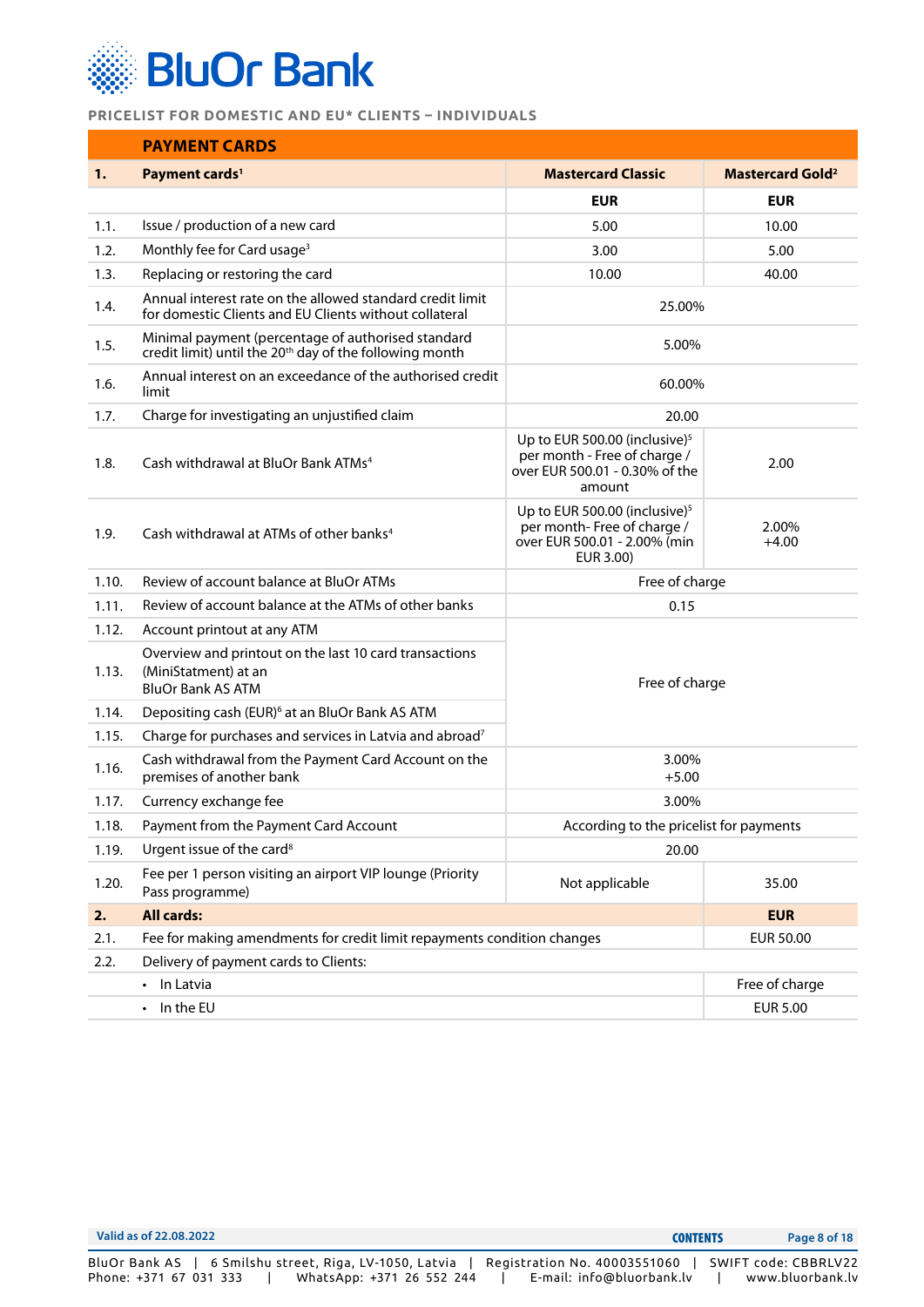

- <sup>1</sup> Unless a card is activated within 6 months, the Payment Card Account is closed.
- 2 Mastercard Gold payment cards are provided with Priority Pass.
- <sup>3</sup> Sequence and order of the fee applying and charging are defined in the Terms and Conditions of Credit Card Agreement.
- 4 Maximum limit on ATM cash withdrawal from Payment Card Accounts: Mastercard Classic EUR 2,000.00; Mastercard Gold EUR 2,800.00. A lower standard daily limit on cash withdrawal from Payment Card Accounts may be agreed upon. The maximum amount that can be withdrawn in cash from ATMs within 30 days is EUR 15,000.00.
- <sup>5</sup> EUR 500.00 maximum total monthly amount of cash that can be withdrawn from ATM's in Latvia and in foreign countries.
- <sup>6</sup> The maximum daily limit for depositing cash at a BluOr Bank ATM is EUR 15,000.00 per card.
- $^7$  Daily purchase limits Mastercard Classic EUR 30,000.00 and Mastercard Gold EUR 50,000.00.
- $^8$  Urgent card issuing within 1 Banking day is available if the documents are submitted by 10:00am (GMT+02:00); the payment card can be received at 2 Jēkaba street, Riga, Latvia after 04:00pm (GMT+02:00).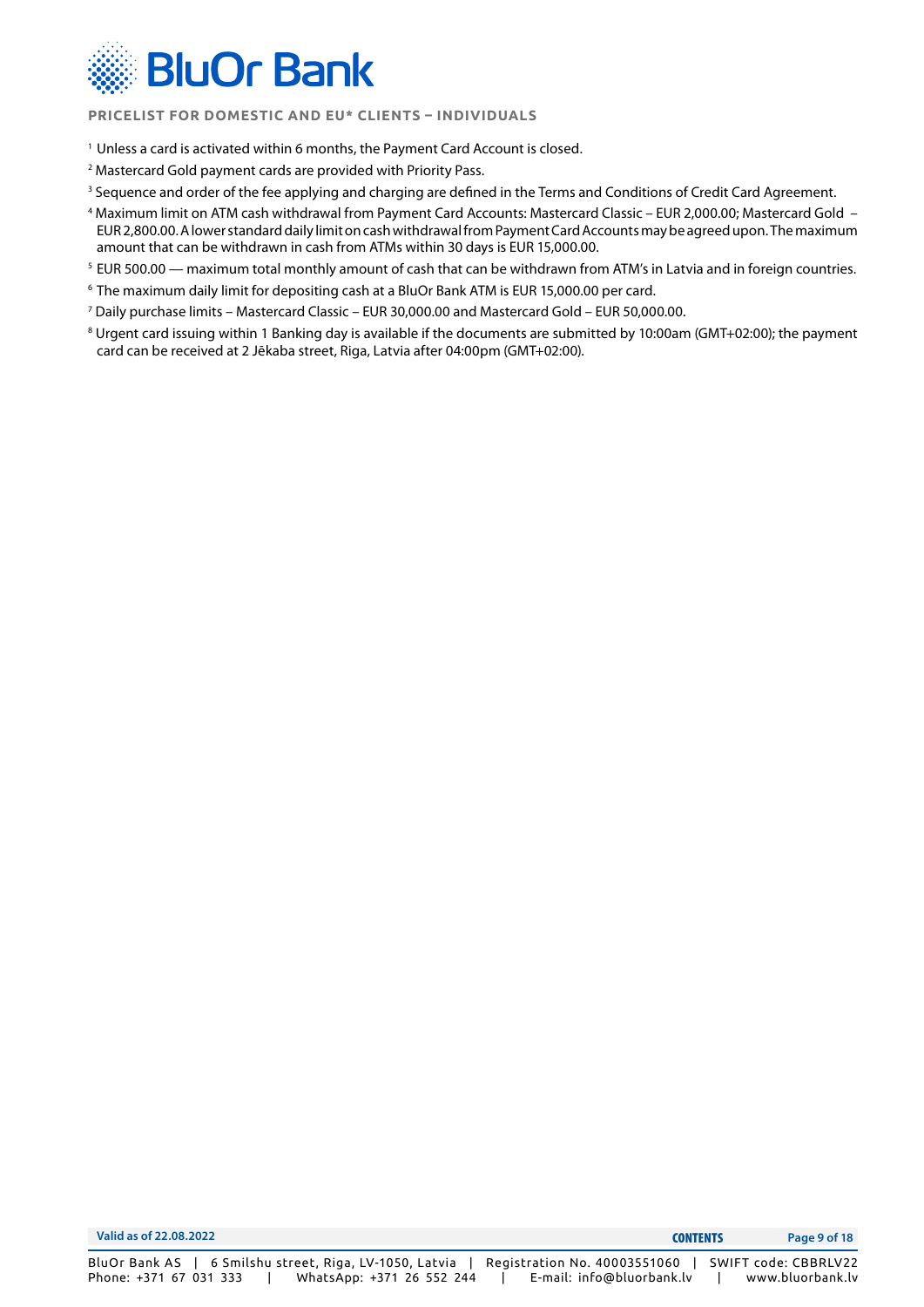<span id="page-9-0"></span>

|      | <b>FINANCIAL AND EQUITY MARKETS OPERATIONS</b>                            |                                                     |                        |                                                                                                   |                         |
|------|---------------------------------------------------------------------------|-----------------------------------------------------|------------------------|---------------------------------------------------------------------------------------------------|-------------------------|
| 1.   | <b>Investment account services</b>                                        |                                                     |                        |                                                                                                   |                         |
| 1.1. |                                                                           | Investment account opening, closure and maintenance |                        |                                                                                                   | Free of charge          |
| 1.2. | Custody services (fees are calculated and withdrawn monthly) <sup>1</sup> |                                                     | market value           | 0.25% p.a. of the portfolio                                                                       |                         |
| 2.   | Brokerage services (purchase/sale of financial instruments) <sup>2</sup>  |                                                     |                        |                                                                                                   |                         |
| 2.1. | On Exchange traded equities and funds (ETFs):                             |                                                     |                        |                                                                                                   |                         |
|      |                                                                           | <b>Transaction fee</b>                              |                        |                                                                                                   | Minimum fee             |
|      | USA (NYSE, NYSE MKT, NASDAQ)                                              | 0.025 \$/per share                                  |                        |                                                                                                   | <b>USD 50.00</b>        |
|      | Europe <sup>3</sup>                                                       | 0.35%                                               |                        | EUR 35.00 / USD 50.00 / CHF 50.00 /<br>GBP 40.00 / SEK 350.00 / DKK 250.00 /<br><b>NOK 350.00</b> |                         |
|      | Russia (MOEX)                                                             | 0.20%                                               |                        |                                                                                                   | RUB 1500.00             |
|      | Canada (TSE, TSX)                                                         | 0.03 C\$/per share                                  |                        |                                                                                                   | CAD 50.00               |
|      | Other markets                                                             |                                                     |                        | Subject to agreement                                                                              |                         |
| 2.2. | <b>Bonds:</b>                                                             |                                                     |                        |                                                                                                   |                         |
|      |                                                                           | <b>Transaction fee</b>                              |                        |                                                                                                   | Minimum fee             |
|      | <b>Furobonds</b>                                                          | 0.10%                                               |                        |                                                                                                   | EUR 100.00 / USD 100.00 |
|      | <b>Baltic states bonds</b>                                                | 0.10%                                               |                        |                                                                                                   | EUR 25.00               |
|      | Lithuanian Government bonds                                               | 0.03%                                               |                        | EUR 100.00                                                                                        |                         |
| 2.3. | <b>Derivatives:</b>                                                       |                                                     |                        |                                                                                                   |                         |
|      |                                                                           | Fee per contract                                    |                        |                                                                                                   | Minimum fee             |
|      | Futures (contracts)                                                       | 20.00 EUR / USD / GBP                               |                        |                                                                                                   |                         |
|      | <b>Bitcoin futures</b>                                                    | <b>USD 50.00</b>                                    |                        |                                                                                                   |                         |
|      | Options on futures                                                        | 20.00 EUR / USD / GBP                               |                        |                                                                                                   |                         |
|      | <b>Equity options</b>                                                     | 5.00 EUR / USD                                      |                        |                                                                                                   | 10.00 EUR / USD         |
|      | <b>OTC</b> derivatives                                                    |                                                     |                        | Subject to agreement                                                                              |                         |
| 2.4. | <b>Margin trading:</b>                                                    |                                                     |                        |                                                                                                   |                         |
|      |                                                                           |                                                     | <b>Turnover fee</b>    |                                                                                                   |                         |
|      | Forex                                                                     |                                                     | 0.008%                 |                                                                                                   |                         |
|      | Contracts for difference (CFDs)                                           |                                                     | 0.012%                 |                                                                                                   |                         |
|      | <b>Terms of trading</b>                                                   |                                                     |                        |                                                                                                   |                         |
|      | Initial investment amount                                                 |                                                     | EUR 100.00<br>100%     |                                                                                                   |                         |
|      | Margin call level (use of margin)                                         |                                                     |                        |                                                                                                   |                         |
|      | Stop-out level (use of margin)                                            |                                                     |                        | 200%                                                                                              |                         |
|      | Minimum account balance (in base currency)                                |                                                     | EUR 30.00<br>30:1      |                                                                                                   |                         |
|      | Leverage:                                                                 |                                                     |                        |                                                                                                   |                         |
|      |                                                                           | Major currency pairs <sup>4</sup>                   |                        |                                                                                                   |                         |
|      |                                                                           | Other currencies, metals, indices                   |                        | 20:1                                                                                              |                         |
|      |                                                                           | <b>Commodity CFDs</b>                               | 10:1                   |                                                                                                   |                         |
|      |                                                                           | Cryptocurrency CFDs                                 |                        | 2:1                                                                                               |                         |
| 2.5. | Investment funds <sup>5</sup> :                                           |                                                     |                        |                                                                                                   |                         |
|      |                                                                           |                                                     | <b>Transaction fee</b> |                                                                                                   | Settlement fee          |
|      | Foreign investment funds                                                  |                                                     | 0.5%                   |                                                                                                   | <b>EUR 20.00</b>        |
|      | Latvia-based funds                                                        |                                                     | 2.0%                   |                                                                                                   |                         |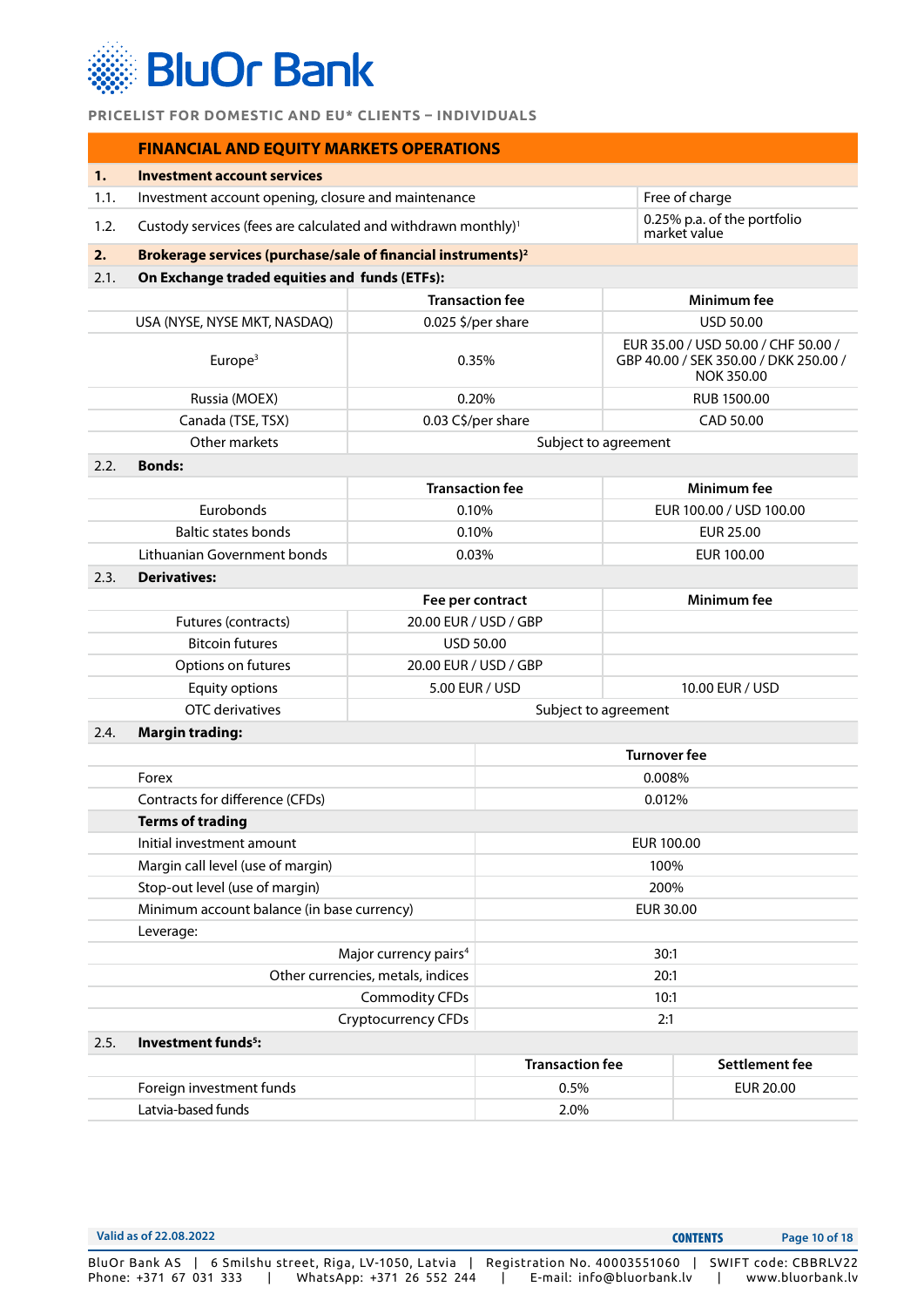

| 2.6. | <b>Structured products</b>                                                                                                |                          |                                                    |                                                                    |                                                 |
|------|---------------------------------------------------------------------------------------------------------------------------|--------------------------|----------------------------------------------------|--------------------------------------------------------------------|-------------------------------------------------|
|      |                                                                                                                           |                          | <b>Transaction fee</b>                             |                                                                    | Minimum fee                                     |
|      | Bonds + options                                                                                                           |                          | 1.50%                                              |                                                                    | EUR 100.00 / USD 100.00                         |
| 3.   | <b>Trading platform</b>                                                                                                   |                          |                                                    |                                                                    |                                                 |
|      |                                                                                                                           | Platform fee (per month) |                                                    |                                                                    | Market data fees                                |
|      | <b>BluOr FX</b>                                                                                                           |                          | Free of charge                                     |                                                                    | Free of charge                                  |
|      | <b>COG O-TRADER</b>                                                                                                       |                          | another currency                                   | GBP 95.00 or equivalent in<br>Based on the provider's<br>pricelist |                                                 |
| 4.   | Financing against securities (REPO transactions) <sup>6</sup>                                                             |                          |                                                    |                                                                    |                                                 |
| 4.1. | Currency                                                                                                                  |                          |                                                    | USD/EUR                                                            |                                                 |
| 4.2. | Rate                                                                                                                      |                          |                                                    |                                                                    | starting from 5%                                |
| 4.3. | Term                                                                                                                      |                          |                                                    |                                                                    | up to 3 months                                  |
| 4.4. | Amount                                                                                                                    |                          |                                                    |                                                                    | up to 50% of the securities/<br>portfolio value |
| 5.   | <b>Currency exchange</b>                                                                                                  |                          |                                                    |                                                                    |                                                 |
| 5.1. | Currency exchange shall be performed at the Bank's currency exchange rate at the moment of such operation<br>executing.   |                          |                                                    |                                                                    |                                                 |
| 5.2. | Requirements for the forward foreign exchange contracts (Forward, Spot, Swap, Tom) and speculative trading<br>operations: |                          |                                                    |                                                                    |                                                 |
|      |                                                                                                                           | <b>Initial Margin</b>    | Maintenance<br>Margin                              |                                                                    | <b>Term of forward</b><br>operations            |
|      | USD, EUR, CHF, GBP                                                                                                        | 5.00%                    | 3.00%                                              |                                                                    | up to 1 year                                    |
|      | USD/RUB; EUR/RUB                                                                                                          | 10.00%                   | 3.00%                                              |                                                                    | up to 1 year                                    |
|      | Other                                                                                                                     |                          | Subject to agreement                               |                                                                    |                                                 |
| 6.   | <b>Other operations</b>                                                                                                   |                          |                                                    |                                                                    |                                                 |
| 6.1. | Receipt / transfers of financial instruments                                                                              |                          |                                                    |                                                                    |                                                 |
|      | • External                                                                                                                |                          | currency                                           |                                                                    | EUR 100.00 or an equivalent in another          |
|      | $\cdot$ Intrabank                                                                                                         |                          | currency                                           |                                                                    | EUR 10.00 or an equivalent in another           |
| 6.2. | Receipt / transfer of financial instruments against payment (RVP/DVP)                                                     |                          | EUR 100.00 or an equivalent in another<br>currency |                                                                    |                                                 |
| 6.3. | Revocation or modification of a transfer order <sup>7</sup>                                                               |                          | EUR 25.00 or an equivalent in another<br>currency  |                                                                    |                                                 |
| 6.4. | <b>REPO</b> transaction                                                                                                   |                          | EUR 35.00 or an equivalent in another<br>currency  |                                                                    |                                                 |
| 6.5. | Corporate Actions (voting, conversion, restructuring, mergers etc.)                                                       |                          | Information available at the Bank                  |                                                                    |                                                 |
| 6.6. | Financial instruments selling in accordance with the tender offer                                                         |                          | 0.10% of the amount of transaction                 |                                                                    |                                                 |
|      |                                                                                                                           |                          |                                                    |                                                                    |                                                 |

<sup>2</sup> Actual bank expenses (counterparty fees, depository fees, duties, taxes etc.) may apply to each transaction. Transactions with investment funds may be subject to transaction fees (incl. Transaction fee, Purchase fee, Redemption fee etc.). Fees are charged for each day of trade execution. The minimum fee may vary depending on the currency in which the security is traded. Information on additional expenses is available at the Bank.

| Valid as of 22.08.2022                                                                                             | <b>CONTENTS</b>                                           | Page 11 of 18                            |
|--------------------------------------------------------------------------------------------------------------------|-----------------------------------------------------------|------------------------------------------|
| BluOr Bank AS       6 Smilshu street, Riga, LV-1050, Latvia<br>Phone: +371 67 031 333<br>WhatsApp: +371 26 552 244 | Registration No. 40003551060<br>E-mail: info@bluorbank.lv | SWIFT code: CBBRLV22<br>www.bluorbank.lv |

<sup>1</sup> Custody fee only applies to financial instruments registered in the following countries or depositories: Belgium, Denmark, Estonia, Finland, France, Germany, Ireland, Italy, Latvia, Lithuania, Netherlands, Norway, Portugal, Russia, Spain, Switzerland, UK, U.S., Euroclear/Clearstream. Custody fees for financial instruments registered in other countries are subject to negotiation t will be not lower than those specified herein. Custody fees may include additional charges, duties, taxes, third- party fees (counterparties, depositories, etc). The fee is calculated on the basis of the portfolio market value determined by the Bank on the last day of a calendar month. No custody fees apply to futures. Custody fees are calculated in Euros according to the market rate on the last day of a calendar month and charged in Euro or as an equivalent in another currency.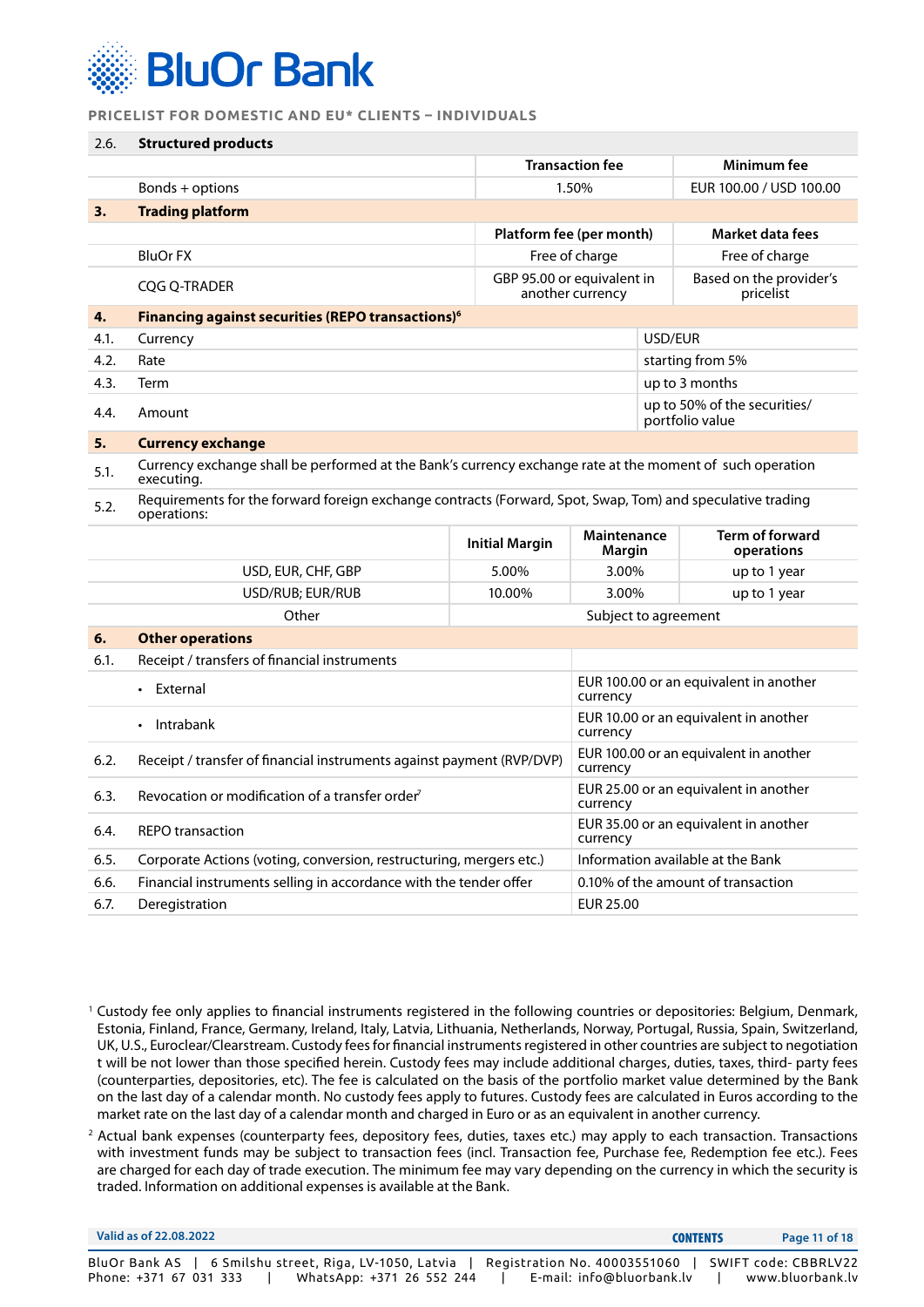

- 3 Austria, Belgium, Denmark, Estonia, Germany, Great Britain, Finland, France, Latvia, Lithuania, Netherlands, Spain, Norway, Portugal, Sweden, Switzerland.
- 4 Major currency pairs: CADCHF, CADJPY, EURCAD, EURCHF, EURGBP, EURJPY, EURUSD, GBPCAD, GBPCHF, GBPJPY, GBPUSD, USDJPY, USDCAD, USDCHF.
- $^5$  The Bank hereby notifies the Client that the Bank might receive remuneration or other benefits from third parties as a result of the Client's transactions with some investment funds. The Bank hereby confirms that such remuneration or benefit will not affect the outcomes of the Client's investment fund transactions. Complete, accurate and comprehensive information about the existence, nature and extent (or algorithm for calculation) of such remuneration or benefit which the Bank might receive is provided by the Bank upon the Client's request.
- 6 These provisions are for reference only and are subject to change without prior approval by the Client. The volume, interest rate, collateral coverage and duration of each transaction is stipulated on a case-by-case basis.
- $^7$  Fee is charged if the transfer has not yet been executed.

| Valid as of 22.08.2022                                  | <b>CONTENTS</b>                                     | Page 12 of 18    |
|---------------------------------------------------------|-----------------------------------------------------|------------------|
| BluOr Bank AS   6 Smilshu street, Riga, LV-1050, Latvia | Registration No. 40003551060   SWIFT code: CBBRLV22 |                  |
| Phone: +371 67 031 333<br>WhatsApp: +371 26 552 244     | E-mail: info@bluorbank.lv                           | www.bluorbank.lv |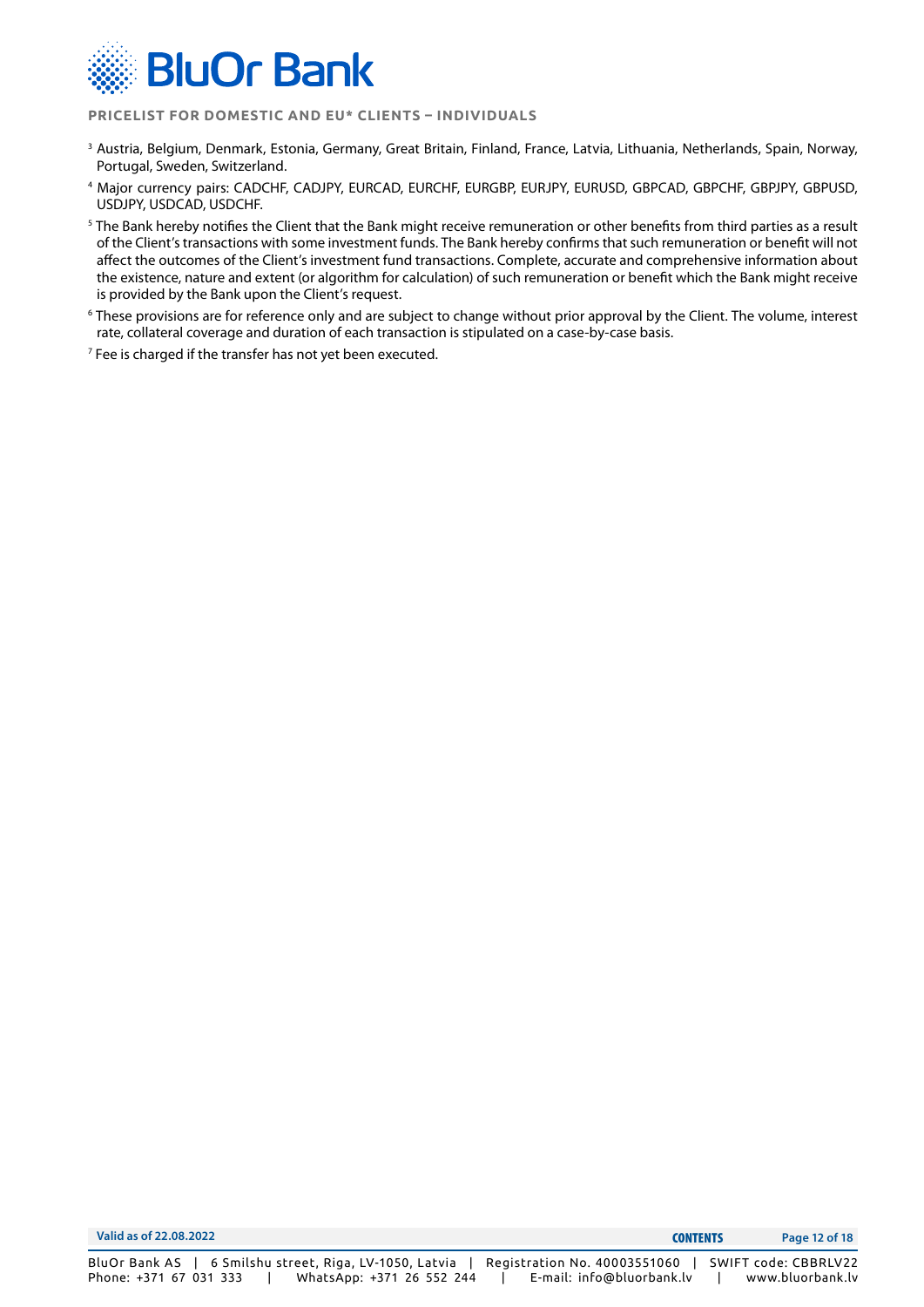<span id="page-12-0"></span>

|      | <b>ASSET MANAGEMENT</b>                                                                      |                                                                                    |    |                                                                                                   |  |
|------|----------------------------------------------------------------------------------------------|------------------------------------------------------------------------------------|----|---------------------------------------------------------------------------------------------------|--|
| 1.1. | Management fee (calculated and withheld monthly)                                             |                                                                                    |    | 1.50% per annum from the market value of<br>portfolio                                             |  |
| 1.2. | Performance fee (calculated annually)                                                        |                                                                                    |    | 20% of returns in excess of hurdle rate net of<br>fees (benchmark)                                |  |
| 1.3. | Custody fee (calculated and withheld monthly) <sup>1</sup>                                   |                                                                                    |    | 0.25% per annum from the market value of<br>portfolio                                             |  |
| 1.4. | Early withdrawal fee <sup>2</sup>                                                            |                                                                                    | 1% |                                                                                                   |  |
| 2.   | Special fees for brokerage services for Clients using asset management services <sup>3</sup> |                                                                                    |    |                                                                                                   |  |
| 2.1. | On exchange traded equities and funds (ETFs):                                                |                                                                                    |    |                                                                                                   |  |
|      |                                                                                              | Minimum fee<br><b>Transaction fee</b>                                              |    |                                                                                                   |  |
|      | USA (NYSE, NYSE MKT, NASDAQ)                                                                 | $0.025$ \$/per share                                                               |    | <b>USD 30.00</b>                                                                                  |  |
|      | Europe $4$                                                                                   | 0.35%                                                                              |    | EUR 30.00 / USD 30.00 / CHF 30.00 /<br>GBP 30.00 / SEK 300.00 / DKK 200.00 /<br><b>NOK 300.00</b> |  |
|      | Russia (MOEX)                                                                                | 0.20%                                                                              |    | <b>RUB 500.00</b>                                                                                 |  |
|      | Canada (TSE, TSX)                                                                            | If share price is:<br>$<$ 5C\$ - 0.015C\$/per share<br>> 5C\$ - 0.03 C\$/per share |    | CAD <sub>30</sub>                                                                                 |  |
|      | Other markets                                                                                | Subject to agreement                                                               |    |                                                                                                   |  |
| 2.2. | <b>Bonds</b>                                                                                 |                                                                                    |    |                                                                                                   |  |
|      |                                                                                              | <b>Transaction fee</b>                                                             |    | Minimum fee                                                                                       |  |
|      | Eurobonds                                                                                    | 0.10%                                                                              |    | EUR 100.00 / USD 100.00                                                                           |  |
|      | <b>Baltic states bonds</b>                                                                   | 0.10%                                                                              |    | EUR 25.00                                                                                         |  |

|      | Lithuanian Government bonds   | 0.03%                  | EUR 100.00     |
|------|-------------------------------|------------------------|----------------|
| 2.3. | <b>Derivatives</b>            |                        |                |
|      |                               | Fee per contract       | Minimum fee    |
|      | Equity options                | 4.00 EUR / USD         |                |
| 2.4. | Investment funds <sup>5</sup> |                        |                |
|      |                               | <b>Transaction fee</b> | Settlement fee |
|      | Foreign investment funds      | 0.25%                  | EUR 20.00      |

1 Custody fee only applies to financial instruments registered in the following countries or depositories: Belgium, Denmark, Estonia, Finland, France, Germany, Ireland, Italy, Latvia, Lithuania, Netherlands, Norway, Portugal, Russia, Spain, Switzerland, UK, U.S., Euroclear/Clearstream. Custody fees for financial instruments registered in other countries are subject to negotiation t will be not lower than those specified herein. Custody fees may include additional charges, duties, taxes, third- party fees (counterparties, depositories, etc). The fee is calculated on the basis of the portfolio market value determined by the Bank on the last day of a calendar month. No custody fees apply to futures. Custody fees are calculated in Euros according to the market rate on the last day of a calendar month and charged in Euro or as an equivalent in another currency.

- 2 The Bank has the right to apply fees for funds withdrawn during the first operating year.
- <sup>3</sup> Actual bank expenses (counterparty fees, depository fees, duties, taxes etc.) may apply to each transaction. Transactions with investment funds may be subject to transaction fees (incl. Transaction fee, Purchase fee, Redemption fee etc.). Fees are charged for each day of trade execution. The minimum fee may vary depending on the currency in which the security is traded. Information on additional expenses is available at the Bank.

Fees for brokerage services, that not included in this sub-section, are defined in the "Financial and equity markets operations" section of this Pricelist.

- 4 Austria, Belgium, Denmark, Estonia, Germany, Great Britain, Finland, France, Latvia, Lithuania, Netherlands, Spain, Norway, Portugal, Sweden, Switzerland.
- $^5$  The Bank hereby notifies the Client that the Bank might receive remuneration or other benefits from third parties as a result of the Client's transactions with some investment funds. The Bank hereby confirms that such remuneration or benefit will not affect the outcomes of the Client's investment fund transactions. Complete, accurate and comprehensive information about the existence, nature and extent (or algorithm for calculation) of such remuneration or benefit which the Bank might receive is provided by the Bank upon the Client's request.

| Valid as of 22.08.2022                                                                                         | <b>CONTENTS</b>                                           | Page 13 of 18                            |
|----------------------------------------------------------------------------------------------------------------|-----------------------------------------------------------|------------------------------------------|
| BluOr Bank AS   6 Smilshu street, Riga, LV-1050, Latvia<br>Phone: +371 67 031 333<br>WhatsApp: +371 26 552 244 | Registration No. 40003551060<br>E-mail: info@bluorbank.lv | SWIFT code: CBBRLV22<br>www.bluorbank.lv |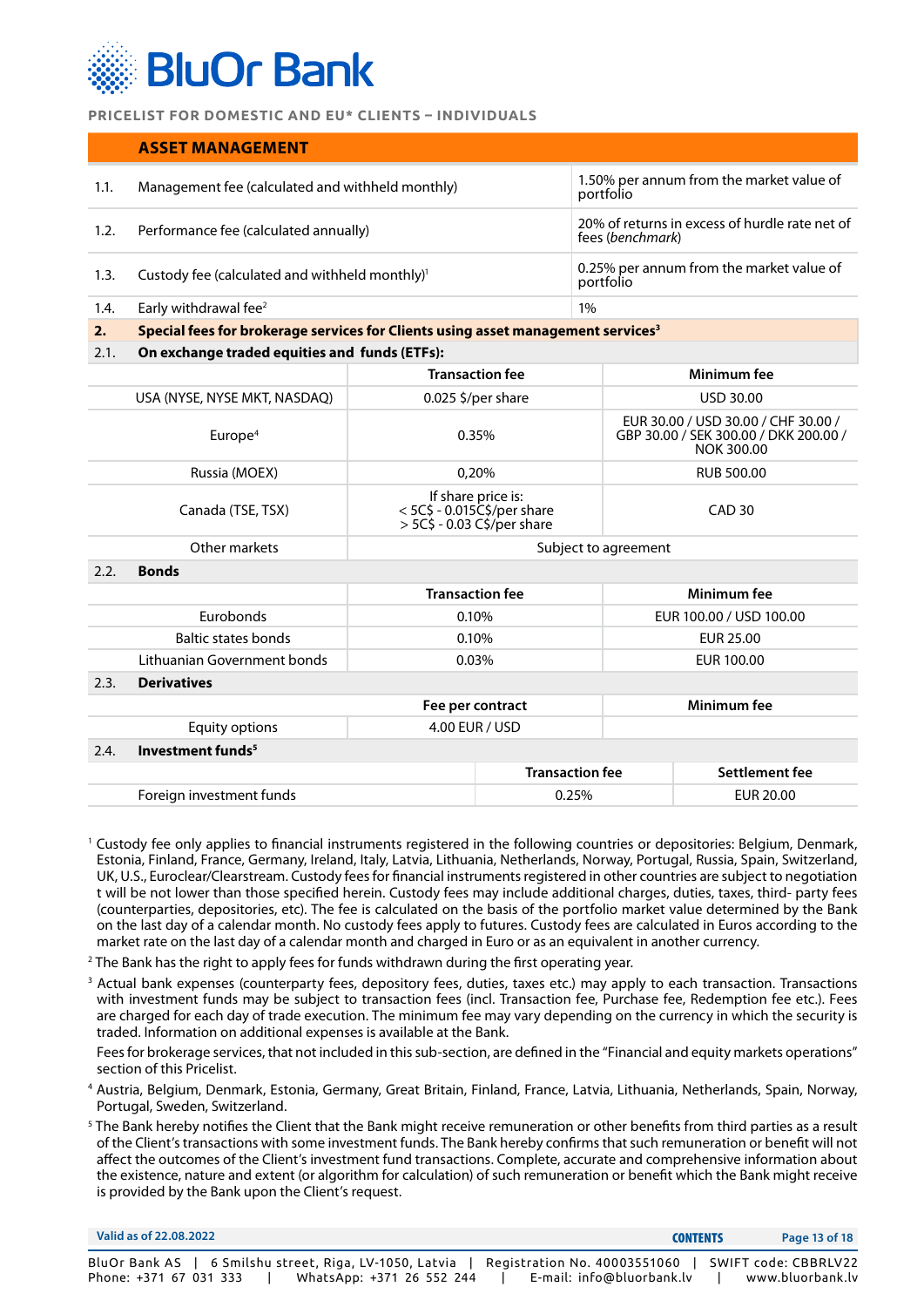<span id="page-13-0"></span>

|      | <b>DEPOSITS</b>                                                       |                |       |            |  |
|------|-----------------------------------------------------------------------|----------------|-------|------------|--|
| 1.   | <b>Standard Deposit1:</b>                                             |                |       |            |  |
| 1.1. | For domestic Clients, the minimum deposit is EUR 500.00 or USD 500.00 |                |       |            |  |
| 1.2. | For EU Clients, the minimum deposit is EUR 1,000.00 or USD 1,000.00   |                |       |            |  |
| 1.3. | Interest is paid once, at maturity:                                   |                |       |            |  |
|      | <b>Term/currency</b><br><b>EUR</b><br><b>USD</b>                      |                |       |            |  |
|      | 3 months                                                              |                | 0.22% | 0.90%      |  |
|      | 6 months                                                              | 0.55%<br>1.15% |       |            |  |
|      | 12 months                                                             |                | 1.01% | 1.55%      |  |
|      | 24 months                                                             |                | 1.11% | 1.77%      |  |
| 2.   | Subordinated loan <sup>2,3</sup> :                                    |                |       |            |  |
|      | <b>Deposit period</b>                                                 |                |       | <b>EUR</b> |  |
|      | 5 years                                                               |                |       | 4%         |  |
|      | 7 years                                                               |                |       | 5.5%       |  |

<sup>1</sup> Interest rates for deposits exceeding EUR 250,000.00 or USD 250,000.00 are assigned on a case by case basis. The early termination fee of the Agreement in accordance with the terms of the Deposit Agreement – 1% of the Deposited Amount.

2 Minimum deposit amount – EUR 10,000.00.

If the amount of such an investment exceeds EUR 500,000.00, the Bank will offer an individual interest rate.

3 If the term of the contract is concluded up to 01.05.2021, the Pricelist valid up to 30.04.2021. is applicable.

| Valid as of 22.08.2022                                  | <b>CONTENTS</b>              | Page 14 of 18        |
|---------------------------------------------------------|------------------------------|----------------------|
| BluOr Bank AS   6 Smilshu street, Riga, LV-1050, Latvia | Registration No. 40003551060 | SWIFT code: CBBRLV22 |
| Phone: +371 67 031 333<br>WhatsApp: +371 26 552 244     | E-mail: info@bluorbank.lv    | www.bluorbank.lv     |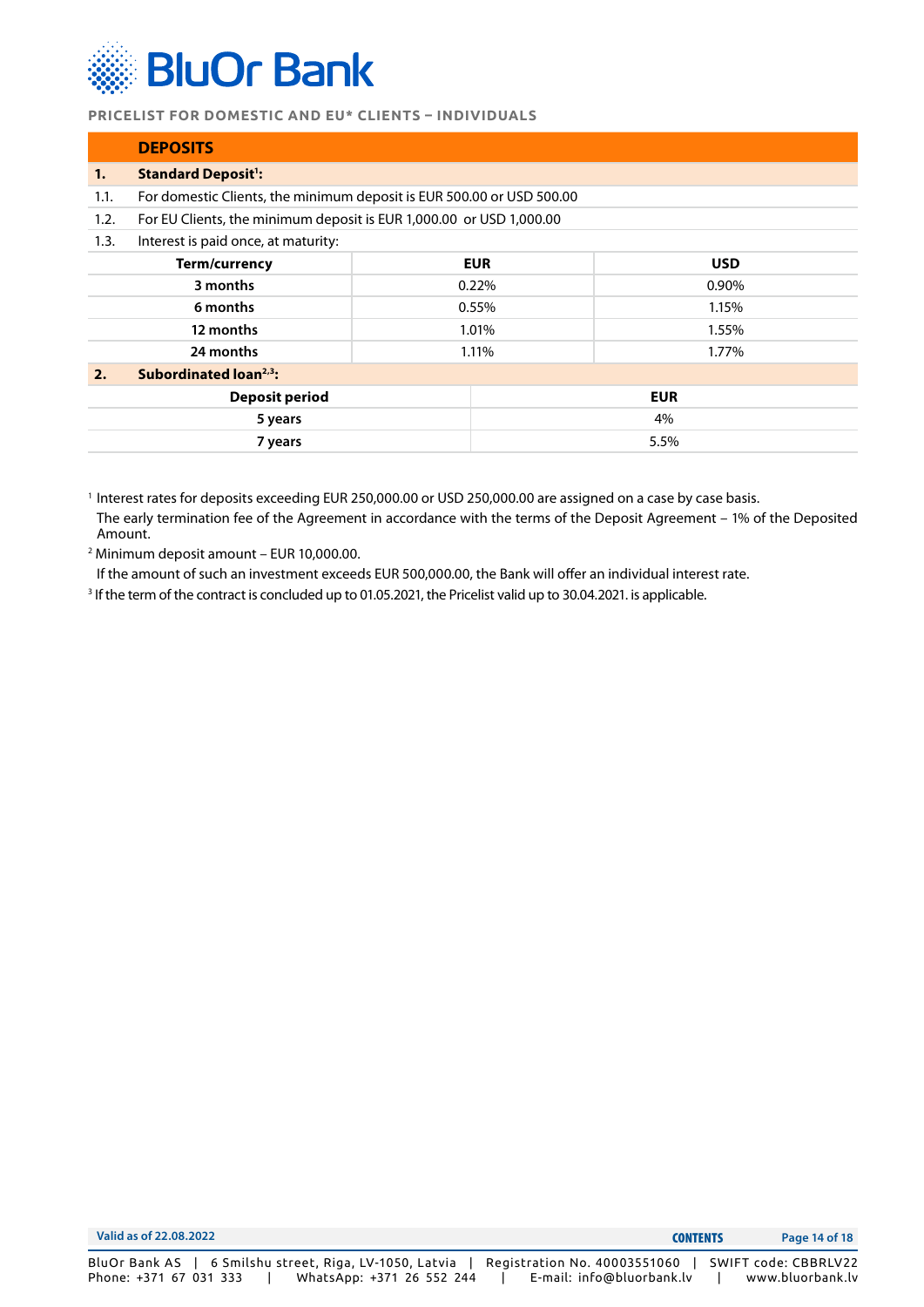<span id="page-14-0"></span>

## **OTHER SERVICES 1. Accounts** 1.1. Negative interest rate on the balance of a Current Account and Investment Account in CHF, for balances exceeding CHF 100,000.00 (monthly accrual and withholding of interest occur monthly) 1.25% p.a. 1.2. Negative interest rate on the balance of a Current Account and Investment Account in EUR, for balances exceeding EUR 1 000,000.00 (monthly accrual and withholding of interest occur monthly) 0.5% p.a. 1.3. Processing and execution of orders (each time) from public legal entities (SRS, prosecutor's office, sworn officers of the court etc.) EUR 50.00 1.4. Servicing of accounts (sub-accounts) regarding which orders have been received from SRS or bailiffs Separation of the counter State EUR 20.00 1.5. Escrow Account: • Opening an Escrow Account (compiling, execution and maintenance of a standard agreement) $1$  (from the transaction amount) 0.4% (min EUR 200.00) • Amendments **EUR 100.00 2. Statements, reference letters** 2.1. Account statements<sup>2</sup> and the statements<sup>2</sup> EUR 5.00 per calendar month (min EUR 5.00) 2.2. Issuing a SWIFT message (per page) The COME of the State of the State of the State of the State of the State of the State of the State of the State of the State of the State of the State of the State of the State of t 2.3. Updates to the Client's file Free of charge Free of charge 2.4. Reference letter of account opening example and the EUR 20.00 2.5. Reference letter<sup>3</sup>: • Standard reference (up to 12:00 of the next working day) EUR 50.00 • Urgent standard reference (within 3 working hours) EUR 75.00 • Non-standard reference EUR 100.00 2.6. Reference letter after account closure EUR 500.00 2.7. Searching for documents in archives (per page): • Up to 12 months Free of charge • Over 12 months EUR 5.00 2.8. Delivery of documents to Clients in Latvia and the EU EUR 20.00 **3. Regular payment order** • Submission of the Regular Payment Execution Application Free of charge • Execution of each payment **According to the pricelist for payments 4. Automatic maintenance of account balance** • Submission of the Application for Automatic Maintenance of Balance Free of charge Account Balance • Execution of each payment **According to the pricelist for payments**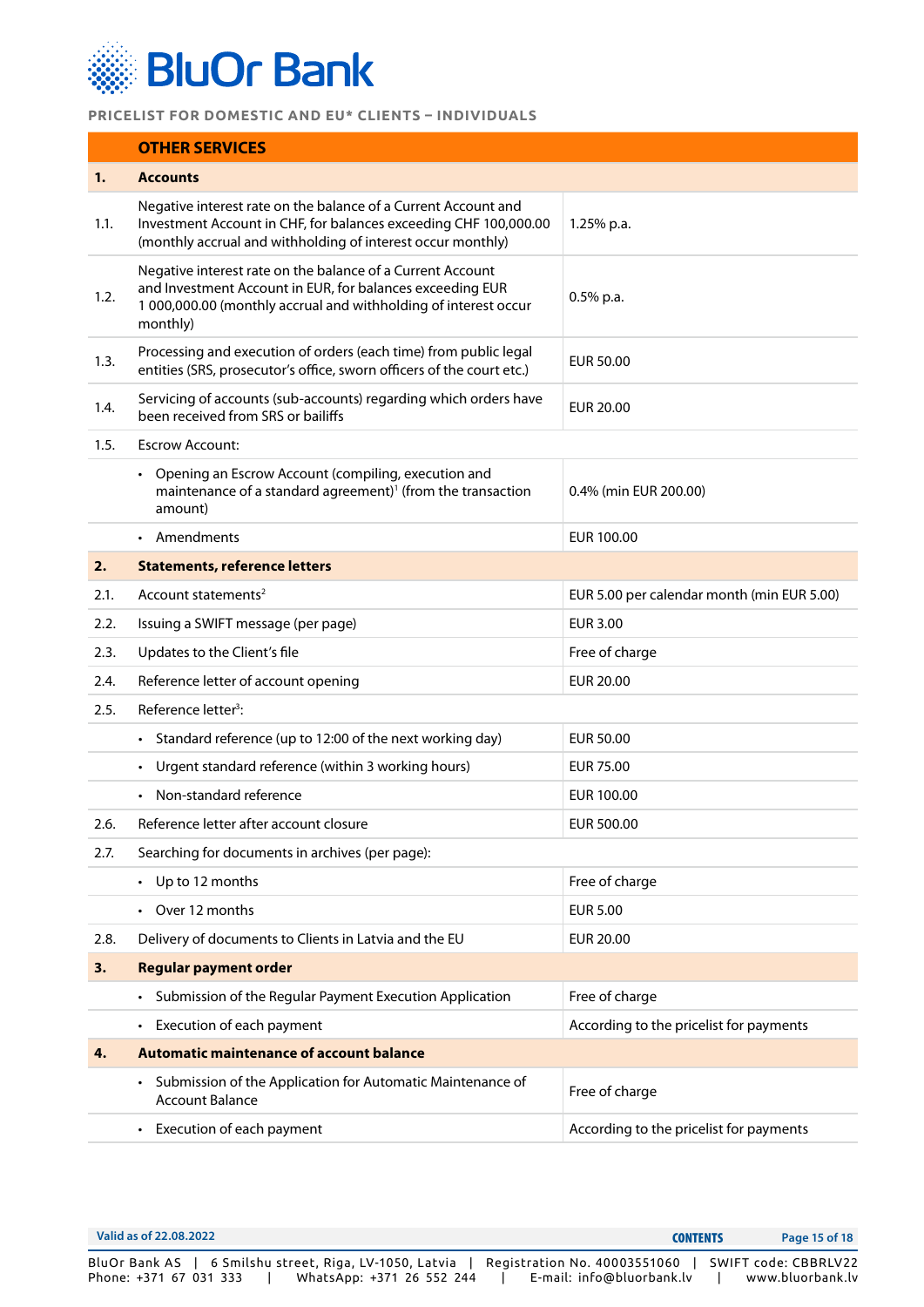

|      | <b>Advisory</b>                                                                |                                              |
|------|--------------------------------------------------------------------------------|----------------------------------------------|
| -5.1 | Advisory on general issues, without involvement of third parties<br>(per hour) | EUR 200.00-400.00                            |
| 5.2. | Advisory on general issues involving third parties                             | EUR 200.00-400.00 + actual third party costs |
|      | <b>Other services</b>                                                          | Information upon request                     |

1 Depending on the complexity of the transaction, in the case of non-standard contracts, the need for processing in a foreign language and the speed of processing, exceptions are possible — please enquire with the Bank.

<sup>2</sup> Is not applicable for the calendar month(s) without account turnover.

3 Following are considered as a standard reference: a reference on the account position (account/transaction account balance or available account balance) at the time of the request or preparation of the reference; a reference on the contribution of share capital to the account of an established enterprise, indicating the details of the corresponding cash contribution or payment received; a reference on authorized persons and/or beneficiary owners (BOs) of the account at the time of the request or preparation of the reference; reference/confirmation of the account payment with the details of the relevant payment; reference — recommendation letter. A reference, in which additional information is included at the request of a Client or a Client representative, is considered a non-standard reference.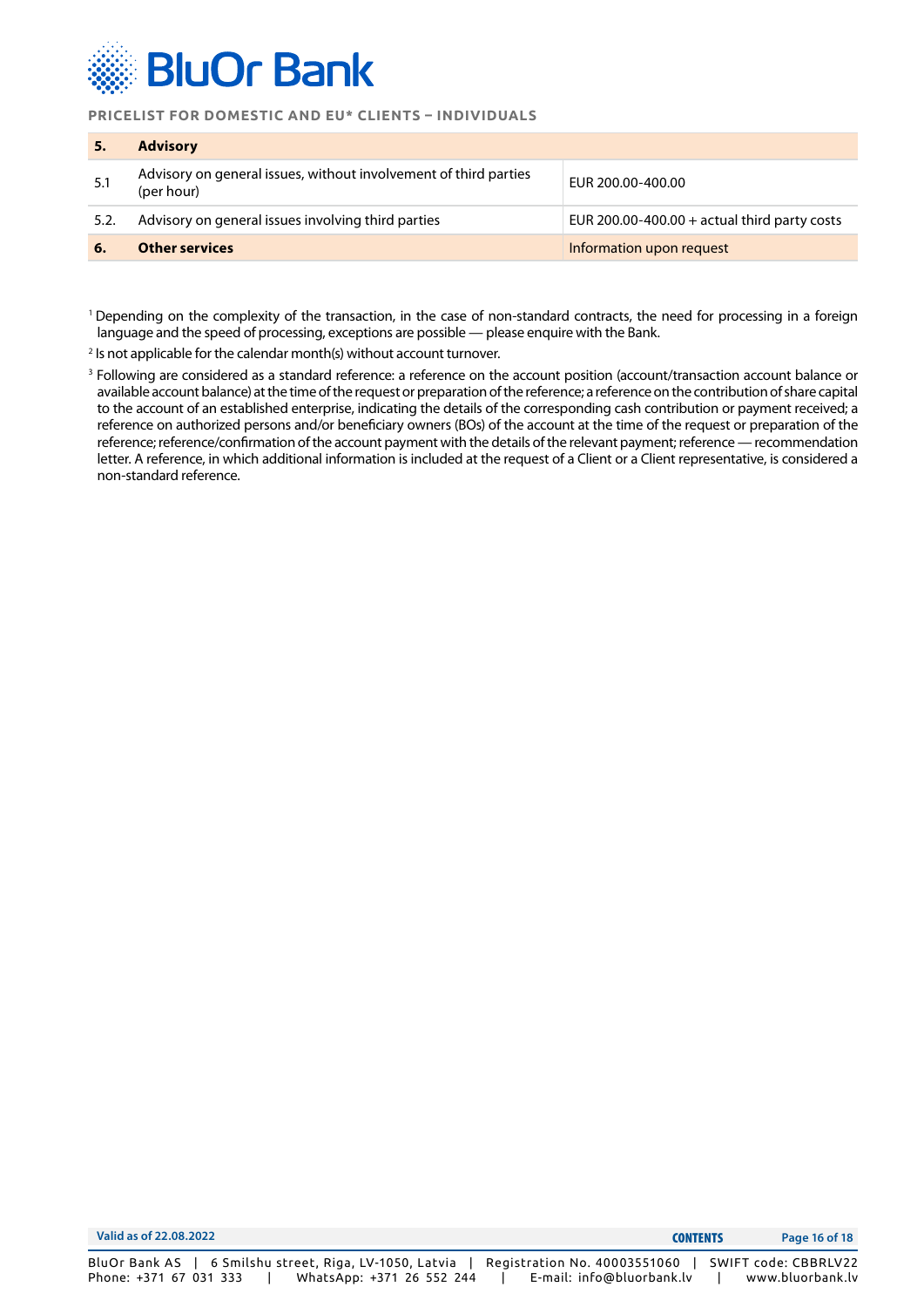<span id="page-16-0"></span>**BluOr Bank** 

**PRICELIST FOR DOMESTIC AND EU\* CLIENTS – INDIVIDUALS**

## **PRODUCTS AND SERVICES THAT ARE NO LONGER OFFERED**

## **1. Mastercard Classic (USD/GBP/RUB), Mastercard Gold (USD/GBP/RUB), Mastercard Platinum (EUR/USD/GBP/RUB)**

|       |                                                                                                                | <b>Mastercard</b><br><b>Classic (USD/GBP/</b><br><b>RUB)</b>                                                                                      | <b>Mastercard</b><br>Gold (USD/<br><b>GBP/RUB)</b>                           | <b>Mastercard</b><br><b>Platinum (EUR/</b><br>USD/GBP/RUB)                      |
|-------|----------------------------------------------------------------------------------------------------------------|---------------------------------------------------------------------------------------------------------------------------------------------------|------------------------------------------------------------------------------|---------------------------------------------------------------------------------|
| 1.1.  | Annual charge for servicing the main and additional card <sup>1</sup>                                          | USD 40.00/<br>GBP 40.00/<br>RUB 2600.00                                                                                                           | USD 100.00/<br>GBP 100.00/<br>RUB 6600.00                                    | EUR/USD 350.00<br>GBP 280.00<br>RUB 18000.00                                    |
| 1.2.  | Replacing the card                                                                                             | USD 10.00/<br>GBP 10.00/<br><b>RUB 500.00</b>                                                                                                     | USD 40.00/<br>GBP 30.00/<br>RUB 2000.00                                      | EUR/USD 40.00<br>GBP 30.00<br>RUB 2000.00                                       |
| 1.3.  | Annual interest rate on the authorized standard credit limit for<br>Domestic and EU Clients without collateral |                                                                                                                                                   | 25.00%                                                                       |                                                                                 |
| 1.4.  | Annual interest rate on the authorized standard credit limit for<br>Domestic and EU Clients with collateral    |                                                                                                                                                   | 7% Domestic Clients<br>14% EU Clients                                        |                                                                                 |
| 1.5.  | Authorized standard credit limit with collateral <sup>2</sup> (% from the<br>collateral amount) $3$            |                                                                                                                                                   | 90%                                                                          |                                                                                 |
| 1.6.  | Authorized standard credit limit without collateral                                                            |                                                                                                                                                   | Information on request                                                       |                                                                                 |
| 1.7.  | Minimal payment (from the authorised standard credit limit) by<br>the 20 <sup>th</sup> of the next month       |                                                                                                                                                   | 5.00%                                                                        |                                                                                 |
| 1.8.  | Annual interest on an exceedance of the authorised debit balance                                               |                                                                                                                                                   | 60.00%                                                                       |                                                                                 |
| 1.9.  | Charge for investigating an unjustified claim                                                                  |                                                                                                                                                   | EUR/USD 20.00<br>GBP 15.00<br>RUB 1000.00                                    |                                                                                 |
| 1.10. | Cash withdrawal at BluOr Bank ATMs <sup>4</sup>                                                                | Up to EUR 500.00<br>(inclusive) <sup>5</sup> per<br>$month -$<br>Free of charge/<br>Starting from EUR<br>500.01 - 0.30% of<br>the amount          | 2.00                                                                         | EUR/USD/GBP<br>2.00<br>RUB 100.00                                               |
| 1.11. | Cash withdrawal at ATMs of other banks                                                                         | Up to<br><b>EUR 500.00 (inclu-</b><br>sive) <sup>5</sup> per month $-$<br>Free of charge/<br>Starting from EUR<br>500.01-2.00% (min.<br>EUR 3.00) | $2.00\% +4.00$                                                               | $3.00\% + EUR/$<br>USD 4.00<br>$3.00% + GBP$<br>3.00<br>$3.00% + RUB$<br>250.00 |
| 1.12. | Account balance statement at BluOr ATMs                                                                        |                                                                                                                                                   | Free of charge                                                               |                                                                                 |
| 1.13. | Account balance statement at the ATMs of other banks                                                           |                                                                                                                                                   | <b>EUR/USD 0.15</b><br>GBP 0.14<br><b>RUB 15.00</b>                          |                                                                                 |
| 1.14. | Account printout at any ATM                                                                                    |                                                                                                                                                   |                                                                              |                                                                                 |
| 1.15. | Statement and printout on the last 10 card transactions (Mini-<br>Statement) BluOr Bank AS ATMs                |                                                                                                                                                   | Free of charge                                                               |                                                                                 |
| 1.16. | Depositing cash <sup>6</sup> (EUR) at BluOr Bank AS ATMs                                                       |                                                                                                                                                   |                                                                              |                                                                                 |
| 1.17. | Fee for purchases and services in Latvia and abroad7                                                           |                                                                                                                                                   |                                                                              |                                                                                 |
| 1.18. | Cash withdrawal from the Payment Card Account on the<br>premises of another bank                               |                                                                                                                                                   | $3.00\% + EUR/USD +5.00$<br>$3.00\% + GBP + 4.00$<br>$3.00\% + RUB + 300.00$ |                                                                                 |
| 1.19. | Currency exchange fee                                                                                          |                                                                                                                                                   | 3.00%                                                                        |                                                                                 |
| 1.20. | Payment from the Payment Card Account                                                                          |                                                                                                                                                   | According to the pricelist                                                   |                                                                                 |
| 1.21. | Charge per 1 person visiting an airport VIP lounge (Priority Pass<br>programme)                                | Not applicable                                                                                                                                    |                                                                              | EUR/USD 40.00<br>GBP 30.00<br>RUB 2600.00                                       |

| Valid as of 22.08.2022                                                                                        | <b>CONTENTS</b><br>Page 17 of 18              |
|---------------------------------------------------------------------------------------------------------------|-----------------------------------------------|
| BluOr Bank AS 「 6 Smilshu street, Riga, LV-1050, Latvia 「 Registration No. 40003551060 「 SWIFT code: CBBRLV22 |                                               |
| Phone: +371 67 031 333<br>WhatsApp: +371 26 552 244                                                           | www.bluorbank.lv<br>E-mail: info@bluorbank.lv |